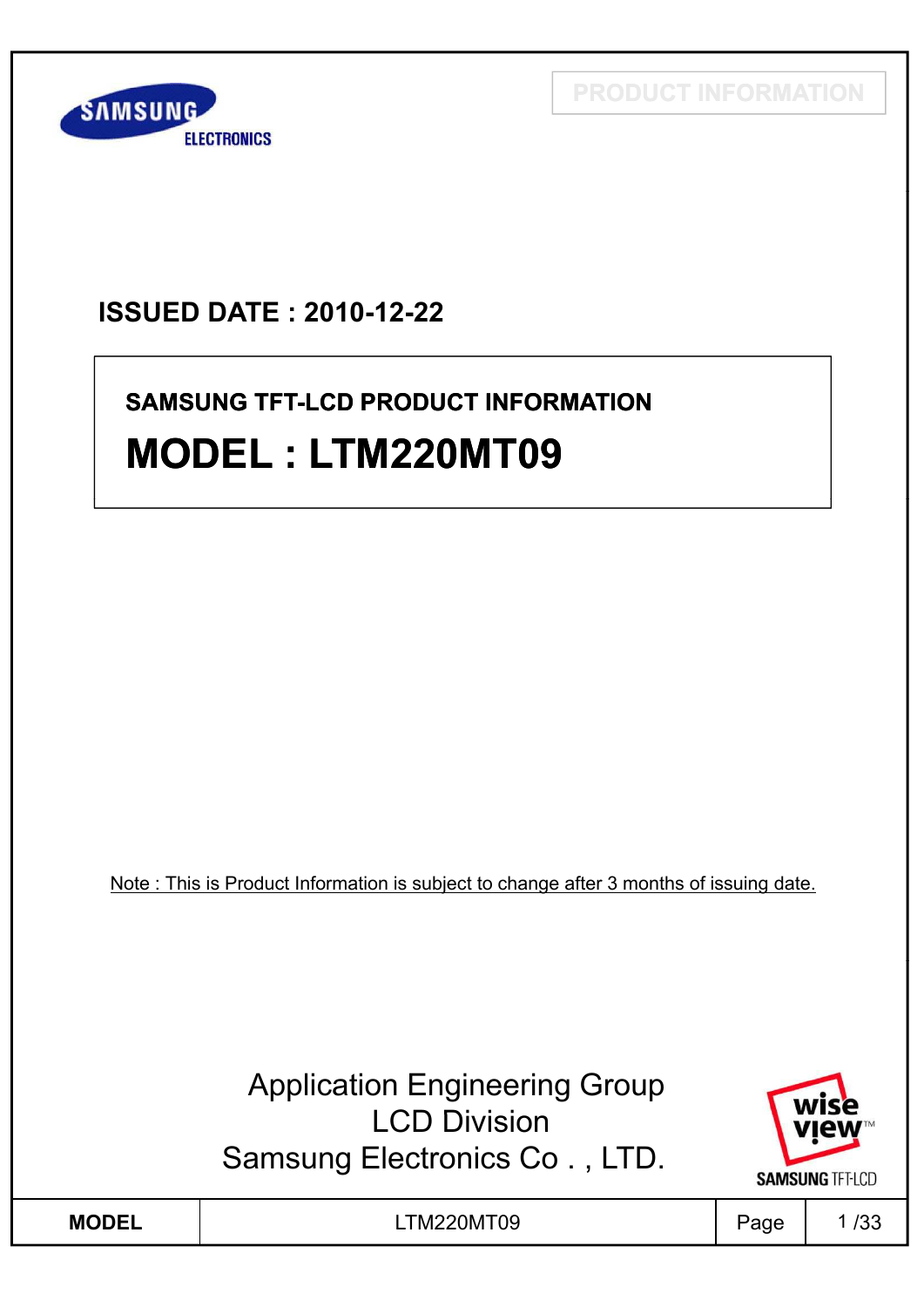**Contents PRODUCT INFORMATION** 

| <b>MODEL</b>                                                                                      | <b>LTM220MT09</b>                                                                                                                                          | Page | 2/33 |
|---------------------------------------------------------------------------------------------------|------------------------------------------------------------------------------------------------------------------------------------------------------------|------|------|
|                                                                                                   |                                                                                                                                                            |      |      |
| 8.1 Handling<br>8.2 Storage<br>8.3 Operation<br>8.5 Others                                        | 8.4 Operation Condition Guide                                                                                                                              |      |      |
|                                                                                                   |                                                                                                                                                            |      |      |
|                                                                                                   | 6.1 Timing Parameters (DE only mode)<br>6.2 Timing Diagrams of interface Signal (DE only mode)<br>6.3 Power ON/OFF Sequence<br>6.4 VDD Power Dip Condition |      |      |
| 5.1 Input Signal & Power<br>5.2 LVDS Interface(1)<br>5.3 LVDS Interface(2)<br>5.4 Back Light Unit | 5.5 Input Signals, Basic Display Colors and Gray Scale of Each Color                                                                                       |      |      |
| 4.1 TFT LCD Module<br>4.2 Back Light Unit                                                         |                                                                                                                                                            |      |      |
| 3.1 TFT LCD Module<br>3.2 Back Light Unit                                                         |                                                                                                                                                            |      |      |
|                                                                                                   |                                                                                                                                                            |      |      |
|                                                                                                   |                                                                                                                                                            |      |      |
|                                                                                                   |                                                                                                                                                            |      |      |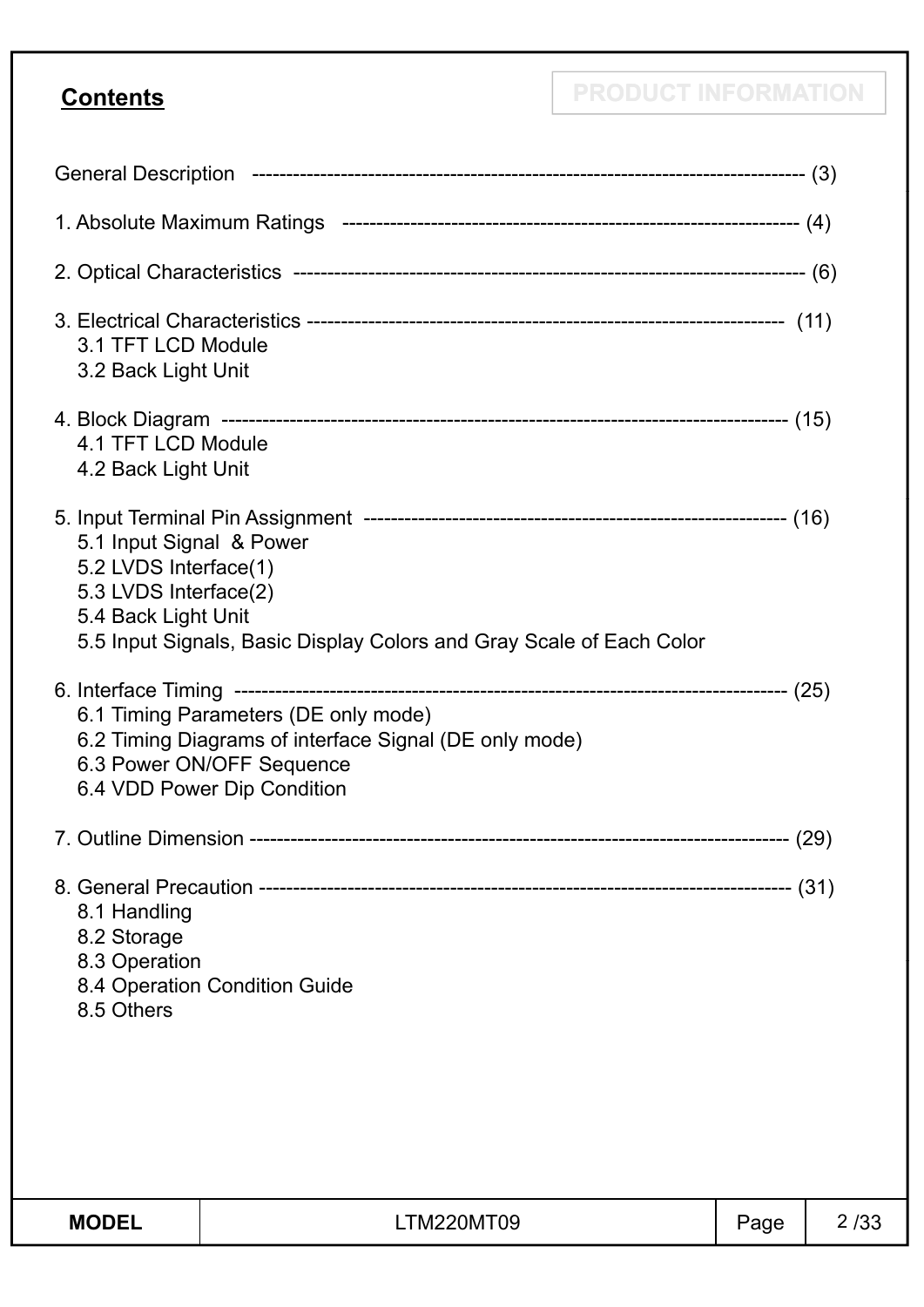## **PRODUCT INFORMATION General Description**

#### **Description**

LTM220MT09 is a color active matrix liquid crystal display (LCD) that uses amorphous silicon TFT (Thin Film Transistor) as switching components. This model is composed of a TFT LCD panel, a driver circuit and a back light unit. The resolution of a 22" is 1680 x 1050 and this model can display up to 16.7 millions colors.

#### **Features**

- High contrast ratio, high aperture structure
- High speed response
- **FHD (1,920 x 1,200 pixels) resolution**
- White LED Edge slim Backlight (1-side)
- DE (Data Enable) only mode
- LVDS (Low Voltage Differential Signaling) interface (2pixel/clock)
- **RoHS, Halogen Free**
- TCO 03' compliance

#### **Applications**

- Workstation & desktop monitors
- Display terminals for AV application products
- **Monitors for industrial machine** 
	- \* If the module is used to other applications besides the above, please contact SEC in advance.

## **General Information**

| <b>Items</b>               | Specification              | Unit            | <b>Note</b> |
|----------------------------|----------------------------|-----------------|-------------|
| <b>Pixel Pitch</b>         | $0.282(H) \times 0.282(W)$ | mm              |             |
| <b>Active Display Area</b> | 473.76(H) x 296.1(V)       | <sub>mm</sub>   |             |
| <b>Surface Treatment</b>   | Haze 25% Hard coating (3H) |                 |             |
| <b>Display Colors</b>      | 16.7M (Hi-FRC)             | colors          |             |
| <b>Number of Pixels</b>    | 1,680 x 1,050              | pixel           |             |
| <b>Pixel Arrangement</b>   | <b>RGB</b> vertical stripe |                 |             |
| Display Mode               | Normally White             |                 |             |
| Luminance of White         | $250$ (Typ.)               | $\text{cd/m}^2$ |             |
|                            |                            |                 |             |
| <b>MODEL</b>               | LTM220MT09                 | Page            | 3/3.        |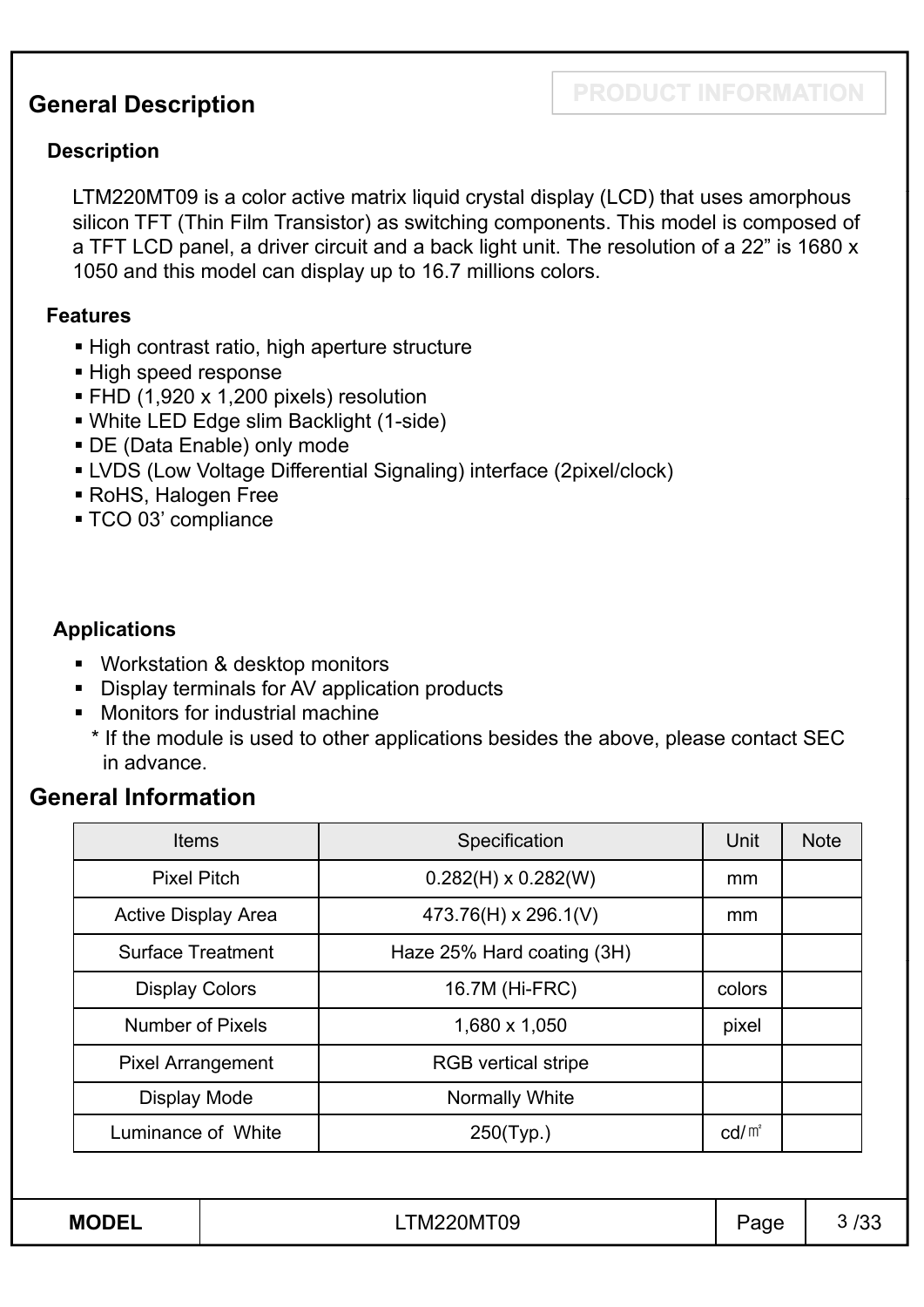### **Mechanical Information**

|                | Item           | Min.  | Typ.                     | Max.  | Unit | <b>Note</b>        |
|----------------|----------------|-------|--------------------------|-------|------|--------------------|
|                | Horizontal (H) | 493.2 | 493.7                    | 494.2 | mm   |                    |
| Module<br>size | Vertical (V)   | 319.6 | 320.1                    | 320.6 | mm   | w/o inverter ass'y |
|                | Depth $(D)$    | ۰     | $\overline{\phantom{a}}$ | 10.7  | mm   |                    |
| Weight         |                |       | $\overline{\phantom{a}}$ | 1,900 | g    | LCD module only    |

Note (1) Mechanical tolerance is  $\pm$  0.5mm unless there is a special comment.

## **1. Absolute Maximum Ratings**

If the condition exceeds maximum ratings, it can cause malfunction or unrecoverable damage to the device.

| Item                                               | Symbol                      | Min.    | Max. | Unit | <b>Note</b> |
|----------------------------------------------------|-----------------------------|---------|------|------|-------------|
| <b>Power Supply Voltage</b>                        | $\mathsf{V}_{\mathsf{DD}}$  | GND-0.5 | 6.5  | V    | (1)         |
| Data Signal                                        | $\mathsf{V}_{\mathsf{sig}}$ |         | 5    | V    |             |
| Storage temperature                                | ${\tt T_{STG}}$             | $-25$   | 60   | °C   | (2)         |
| Center of Glass surface temperature<br>(Operation) | $\mathsf{T}_{\mathsf{OPR}}$ | 0       | 50   | °C   | (2)         |
| Shock (non - operating)                            | $S_{\sf nop}$               |         | 50   | G    | (3)(5)      |
| Vibration (non - operating)                        | $V_{\mathsf{nop}}$          |         | 1.5  | G    | (4)(5)      |

Note (1) Ta=  $25 \pm 2$  °C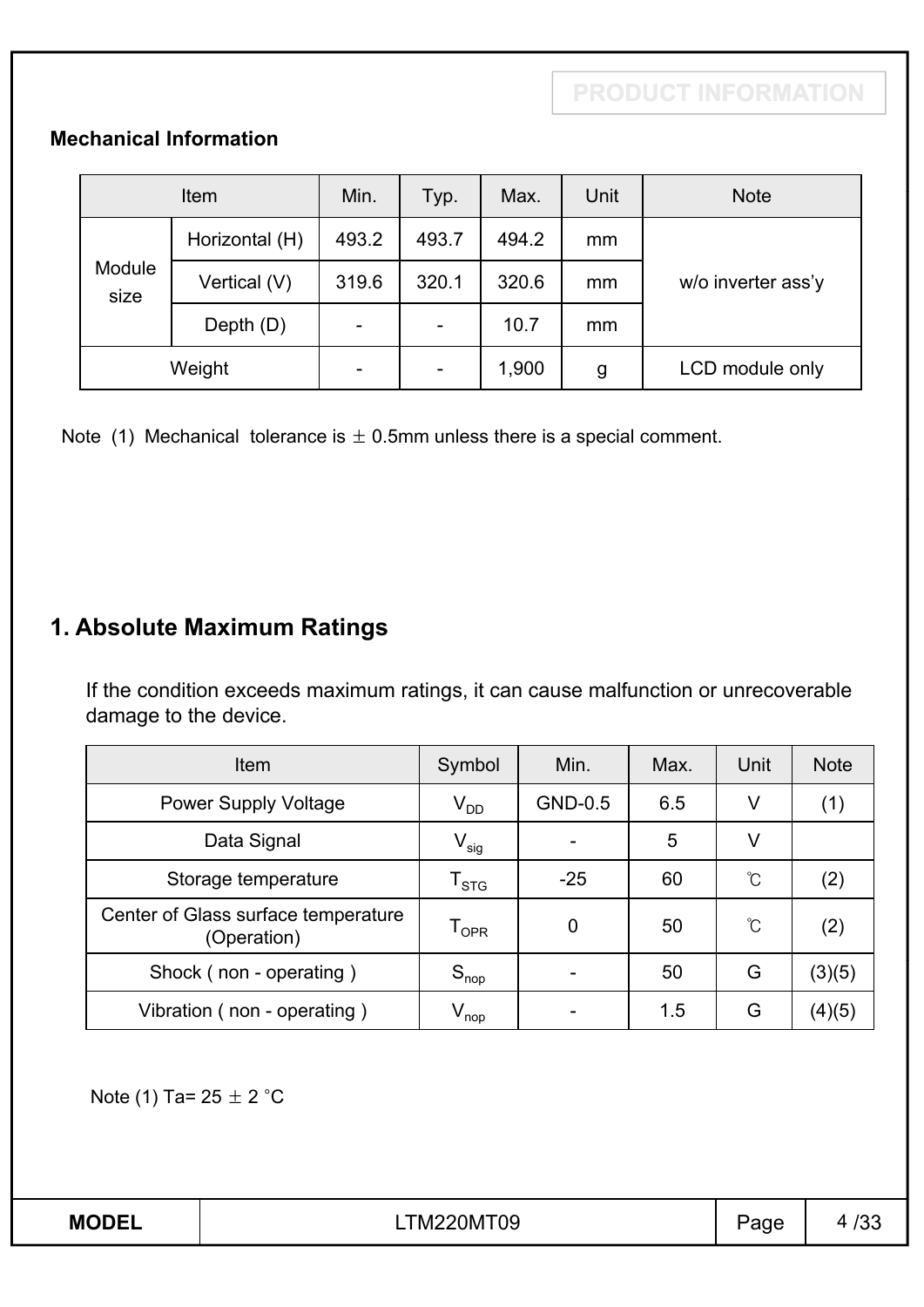- (2) Temperature and relative humidity range are shown in the figure below.
	- a. 93.8% RH Max. (Ta  $\leq$  39 °C)
	- b. Maximum wet-bulb temperature at 39 °C or less. (Ta  $\le$  39 °C)
	- c. No condensation
- (3) 11ms, sine wave, one time for  $\pm X$ ,  $\pm Y$ ,  $\pm Z$  axis
- (4) 10-300 Hz, Sweep rate 10min, 30min for X,Y,Z axis
- (5) At vibration and shock test, the fixture which holds the module to be tested has to be hard and rigid enough so that the module would not be twisted or bent by the fixture.



**Fig. Temperature and Relative humidity range**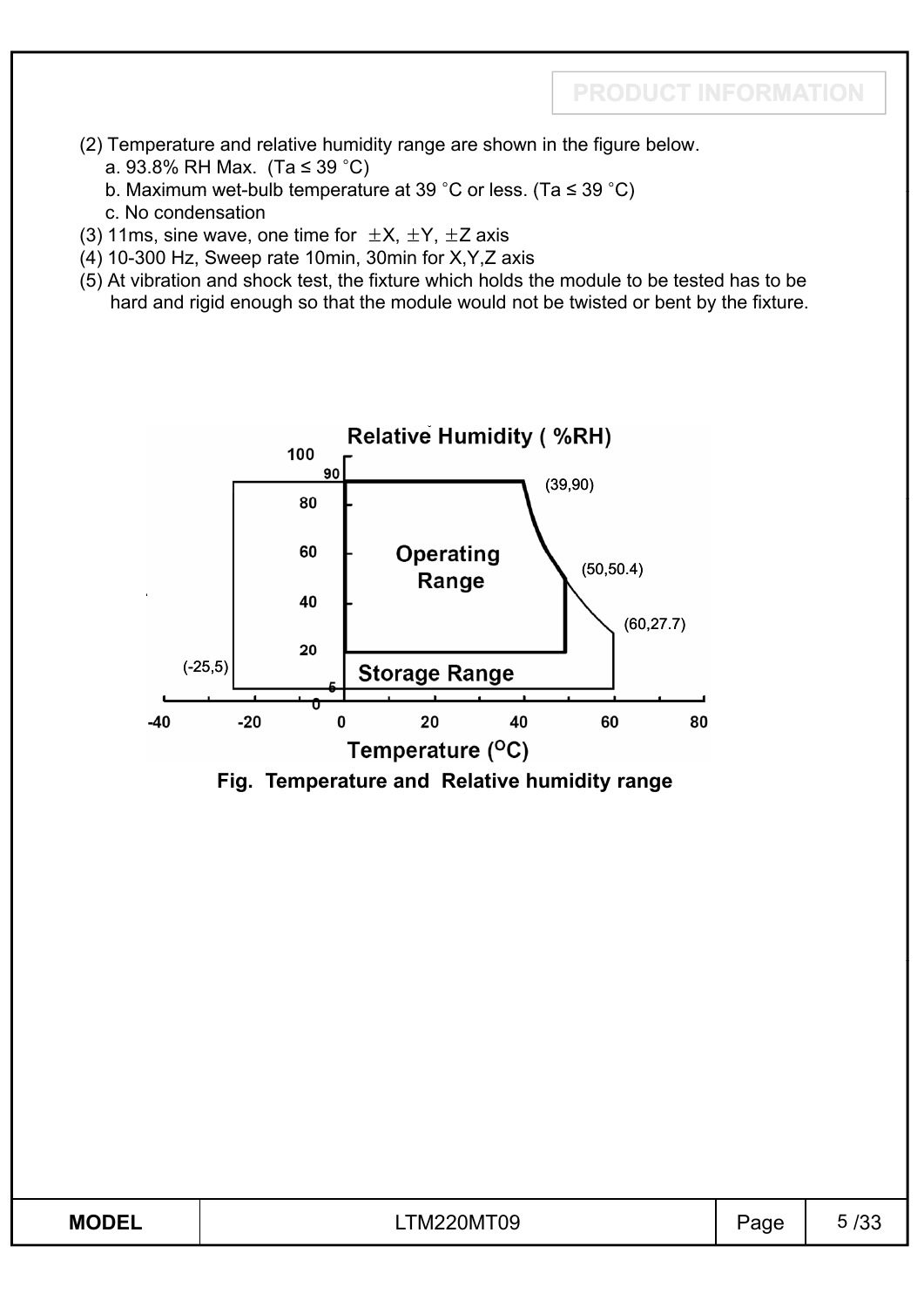**2. Optical Characteristics Action Act ACTES 2. Optical Characteristics** 

The optical characteristics should be measured in a dark room or equivalent. Measuring equipment : SR-3, RD-80S (TOPCON), EZ-Contrast (Eldim)

 $(Ta = 25 \pm 2^{\circ}C, \text{ VDD=5V}, \text{fv= 60Hz}, \text{fDCLK=59.6MHz}, \text{IL = 360mArms})$ 

| Item                                        |             | Symbol                             | Condition                    | Min.                     | Typ.  | Max.                         | Unit              | <b>Note</b>          |      |
|---------------------------------------------|-------------|------------------------------------|------------------------------|--------------------------|-------|------------------------------|-------------------|----------------------|------|
| <b>Contrast Ratio</b><br>(Center of screen) |             | C/R                                |                              | 600                      | 1000  |                              |                   | SR-3                 | (3)  |
| Response<br>Time                            | On/Off      | $Tr + Tf$                          |                              | $\overline{\phantom{a}}$ | 5     | 8                            | msec              | (5)<br><b>RD-80S</b> |      |
| Luminance of White<br>(Center of screen)    |             | $Y_L$                              |                              | 200                      | 250   | $\blacksquare$               | cd/m <sup>2</sup> | (6)<br>SR-3          |      |
|                                             |             | <b>Rx</b>                          |                              |                          | 0.641 |                              |                   |                      |      |
|                                             | Red         | Ry                                 |                              |                          | 0.335 |                              |                   |                      |      |
|                                             |             | Gx                                 |                              |                          | 0.300 |                              |                   |                      |      |
| Color                                       | Green       | Gy                                 |                              |                          | 0.605 |                              |                   |                      |      |
| Chromaticity<br>(CIE 1931)<br>Color         |             | Bx                                 | Normal<br>$\theta_{L,R} = 0$ | $-0.03$                  | 0.147 | $+0.03$                      |                   |                      |      |
|                                             | <b>Blue</b> | By                                 | $\theta_{U,D} = 0$           |                          | 0.058 |                              |                   |                      |      |
|                                             |             | Wx                                 | Viewing<br>Angle             |                          | 0.313 |                              |                   |                      |      |
|                                             | White       | Wy                                 |                              |                          | 0.329 |                              |                   | (7),(8)<br>SR-3      |      |
|                                             | Red         | Ru'                                |                              | $\overline{\phantom{a}}$ | 0.447 | ÷,                           |                   |                      |      |
|                                             |             | Rv'                                |                              | $\blacksquare$           | 0.525 | $\overline{\phantom{a}}$     |                   |                      |      |
|                                             | Green       | Gu'                                |                              | $\blacksquare$           | 0.124 | $\overline{\phantom{a}}$     |                   |                      |      |
| Chromaticity                                |             | Gv'                                |                              | $\overline{\phantom{a}}$ | 0.564 | $\overline{\phantom{a}}$     |                   |                      |      |
| (CIE 1976)                                  | <b>Blue</b> | Bu'                                |                              |                          | 0.173 |                              |                   |                      |      |
|                                             |             | Bv'                                |                              | $\overline{\phantom{a}}$ | 0.153 | $\qquad \qquad \blacksquare$ |                   |                      |      |
|                                             | White       | Wu'                                |                              | $\overline{\phantom{a}}$ | 0.198 | -                            |                   |                      |      |
|                                             |             | Wv'                                |                              | $\overline{\phantom{a}}$ | 0.469 | -                            |                   |                      |      |
| C.G.L<br>(ACC ONLY)                         | White       | $\bigtriangleup {\bf u}' {\bf v}'$ |                              |                          |       | 0.02                         |                   | (9)                  |      |
| * C.G.L : Color Grayscale Linearity         |             |                                    |                              |                          |       |                              |                   |                      |      |
| <b>MODEL</b>                                |             |                                    |                              | LTM220MT09               |       |                              |                   | Page                 | 6/33 |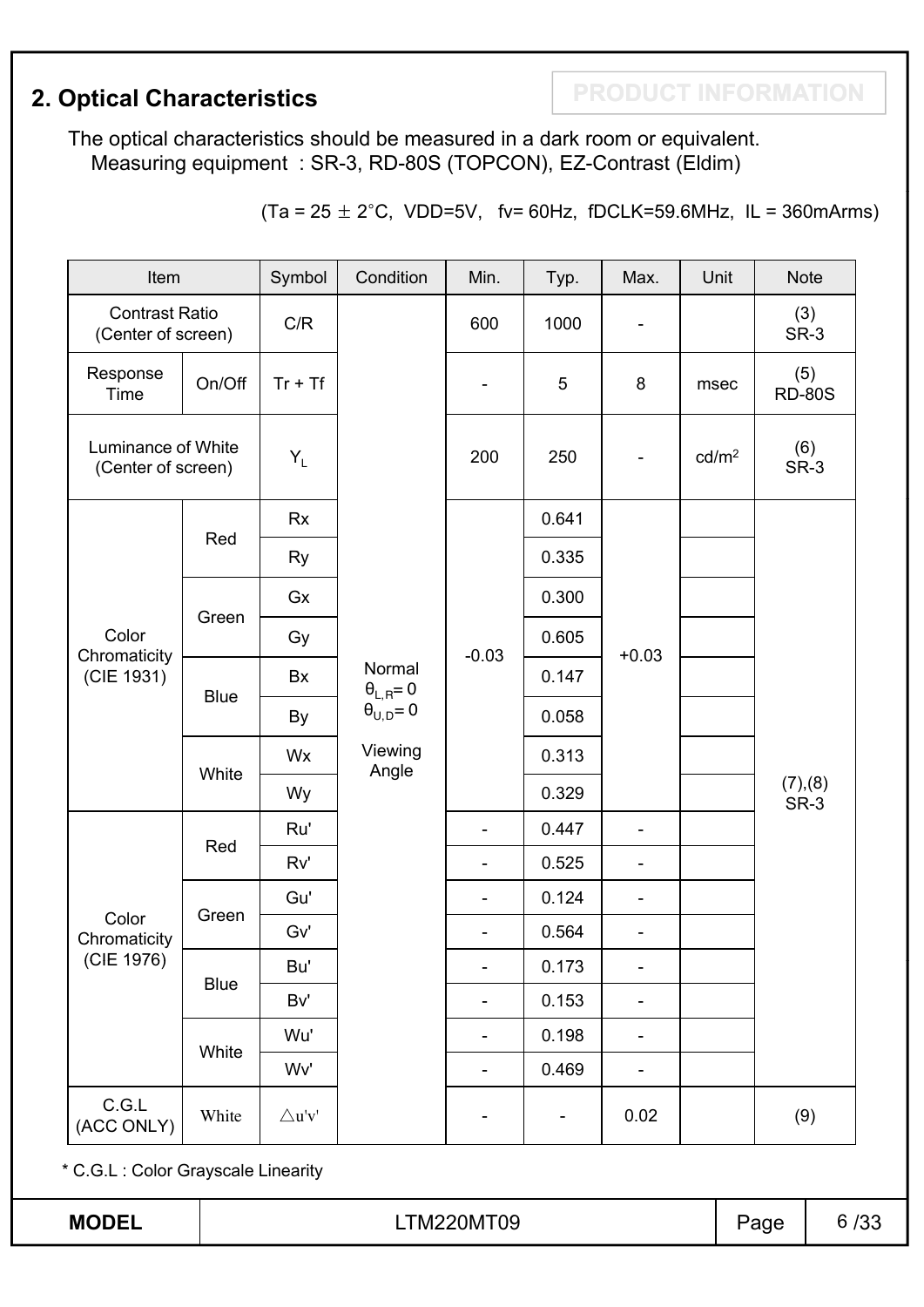| Item                     |                                            | Symbol                           | Condition         | Min. | Typ. | Max. | Unit | <b>Note</b>  |  |         |          |
|--------------------------|--------------------------------------------|----------------------------------|-------------------|------|------|------|------|--------------|--|---------|----------|
| <b>Color Temperature</b> |                                            |                                  |                   | ۰    | 6500 |      | K    |              |  |         |          |
|                          | Hor.                                       | $\theta_L$                       |                   | 70   | 80   |      |      |              |  |         |          |
| Viewing<br>Angle         |                                            | $\boldsymbol{\theta}_\mathsf{R}$ | CR <sub>210</sub> | 70   | 80   |      |      | $(8)$<br>EZ- |  |         |          |
|                          | Ver.                                       | $\boldsymbol{\theta}_{\sf U}$    |                   |      |      |      | 70   | 80           |  | Degrees | Contrast |
|                          |                                            | $\theta_{\rm D}$                 |                   | 70   | 80   |      |      |              |  |         |          |
|                          | <b>Brightness Uniformity</b><br>(9 Points) |                                  |                   | ٠    | ۰    | 25   | %    | (4)<br>SR-3  |  |         |          |

#### Note (1) Test Equipment Setup

The measurement should be executed in a stable, windless and dark room between 30min after lighting the back light at the given temperature for stabilization of the back light. This should be measured in the center of screen.

LED Forward current : If =120 mA Environment condition : Ta = 25  $\pm$  2 °C

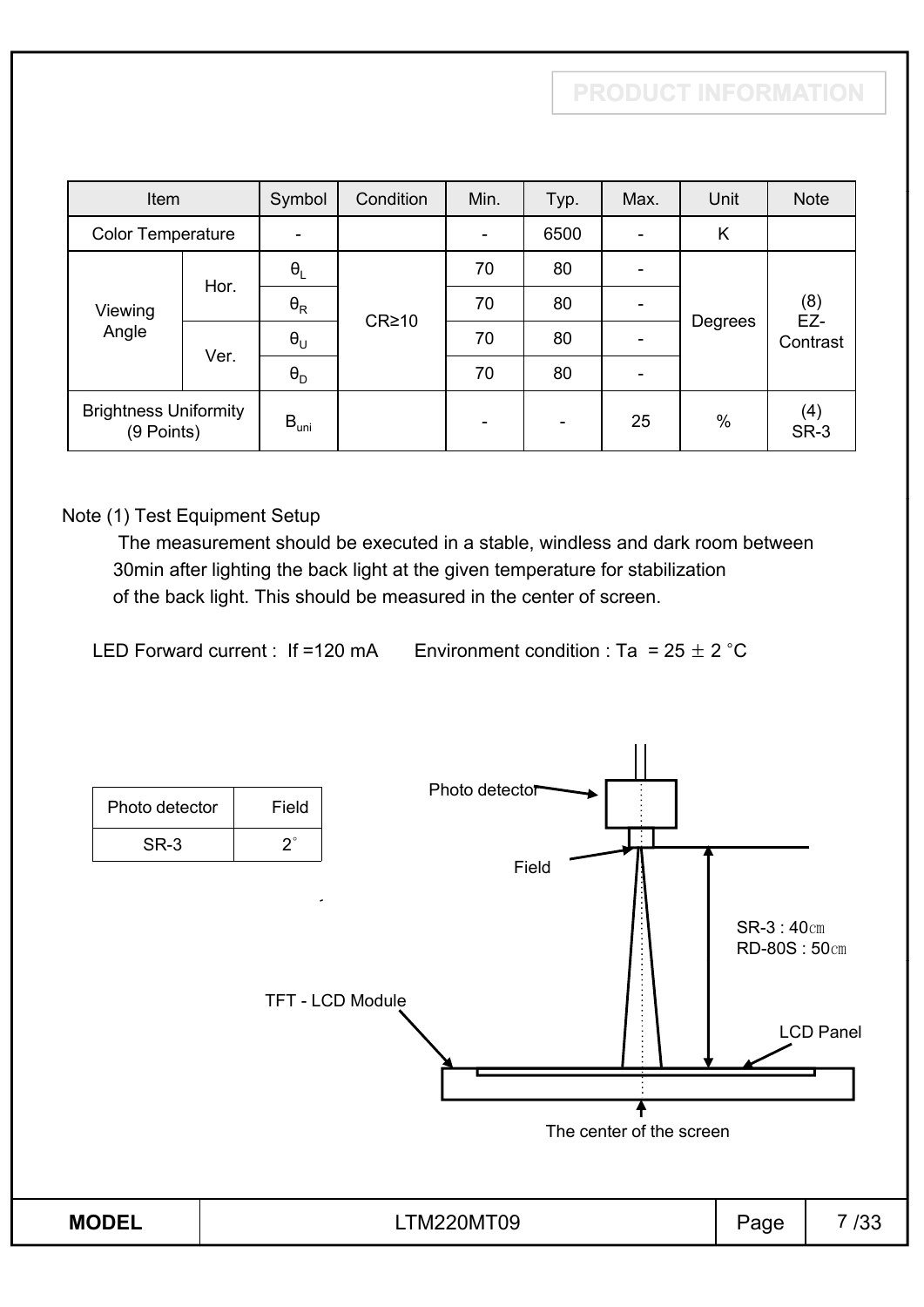## **PRODUCT INFORMATION**

Note (2) Definition of test point



Note (3) Definition of Contrast Ratio (C/R)

: Ratio of gray max (Gmax) & gray min (Gmin) at the center point  $\circled{5}$  of the panel

$$
CR = \frac{G \max}{G \min}
$$

Gmax : Luminance with all pixels white Gmin : Luminance with all pixels black

Note (4) Definition of 9 points brightness uniformity

$$
Buni = 100 \times \frac{(B \max - B \min)}{B \max}
$$

Bmax : Maximum brightness Bmin : Minimum brightness

Note (5) Definition of Response time : Sum of Tr, Tf

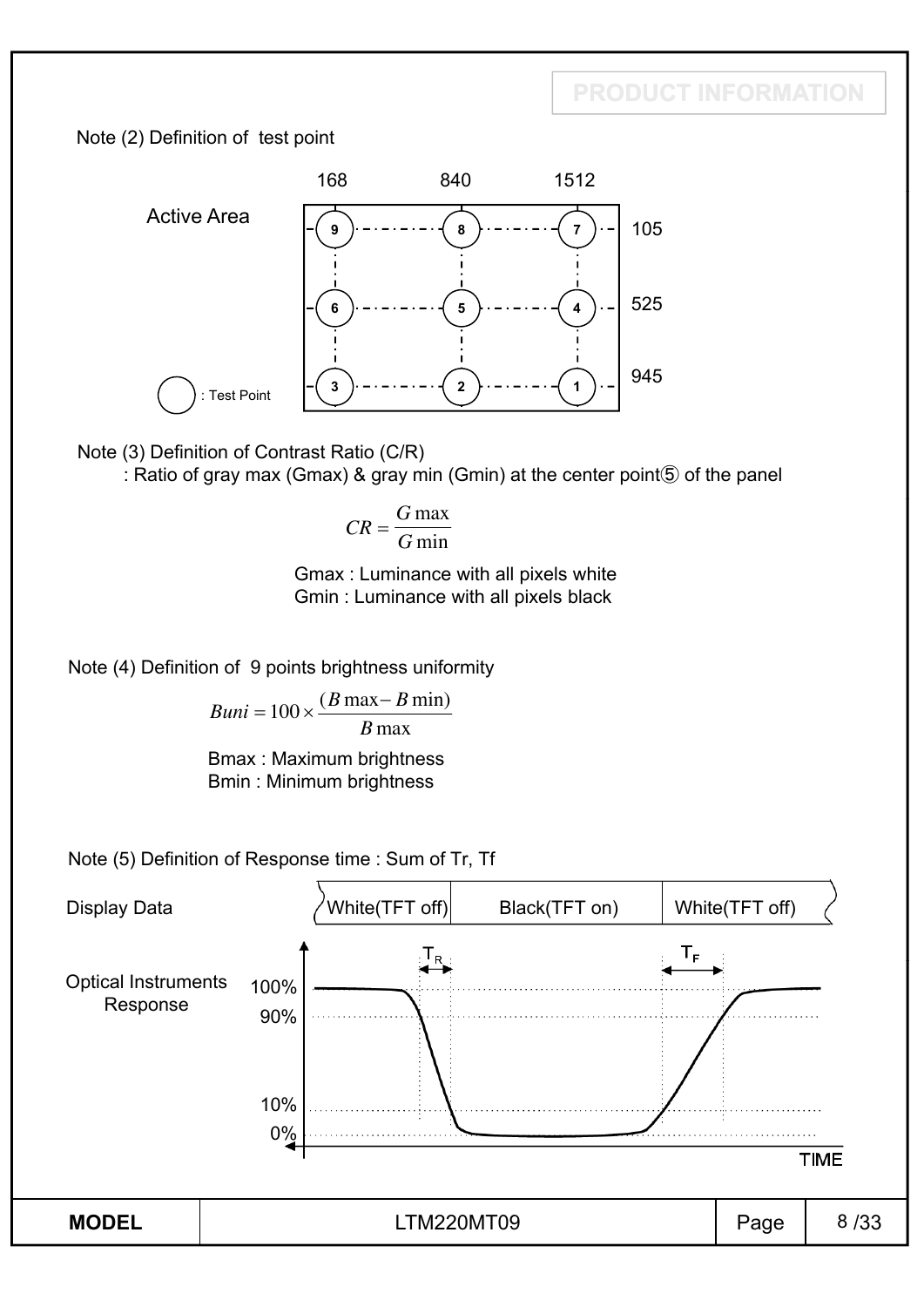**PRODUCT INFORMATION**

Note (6) Definition of Luminance of White : Luminance of white at center point 5

Note (7) Definition of Color Chromaticity (CIE 1931, CIE1976) Color coordinate of Red, Green, Blue & White at center point $\circledS$ 

Note (8) Definition of Viewing Angle : Viewing angle range  $(CR \ge 10)$ 



| <b>MODEL</b><br>►► | 0MT09<br>TM2.<br>_0M ' | $\blacksquare$<br>. .<br>. . | ึ |
|--------------------|------------------------|------------------------------|---|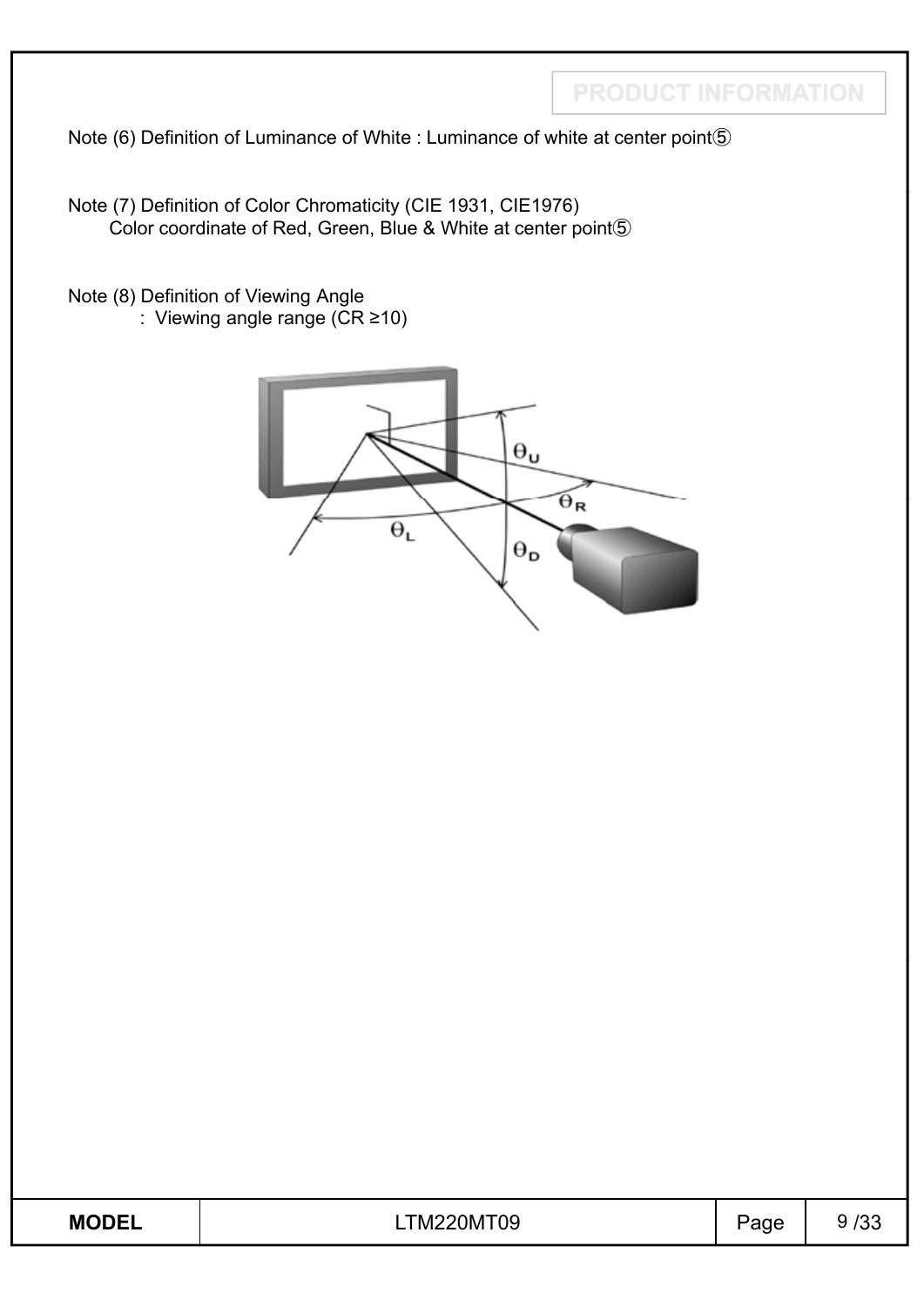Note (9) Color Grayscale Linearity

a. Test image : 100% full white pattern with a test pattern as below

b. Test pattern : Squares, 40mm by 40mm in size, filled with 255, 225, 195, 165, 135 and 105 grays steps should be arranged at the center $\circledS$  of the screen.



c. Test method

- 1<sup>st</sup> gray step : move a square of 255 gray level should be moved into the center of the screen and measure luminance and u' and v' coordinates.

- Next gray step : Move a 225 gray square into the center and measure both luminance and coordinates, too.

d. Test evaluation

$$
\Delta u' v' = \sqrt{(u'_{A} - u'_{B})^{2} + (v'_{A} - v'_{B})^{2}}
$$

Where A, B : 2 gray levels found to have the largest color differences between them i.e. get the largest  $\Delta u$ ' and  $\Delta v$ ' of each 6 pair of u' and v' and calculate the  $\Delta u'v'$ .

| <b>MODEL</b> | <b>LTM220MT09</b> | $1 - 1$<br>◡ | リマー |
|--------------|-------------------|--------------|-----|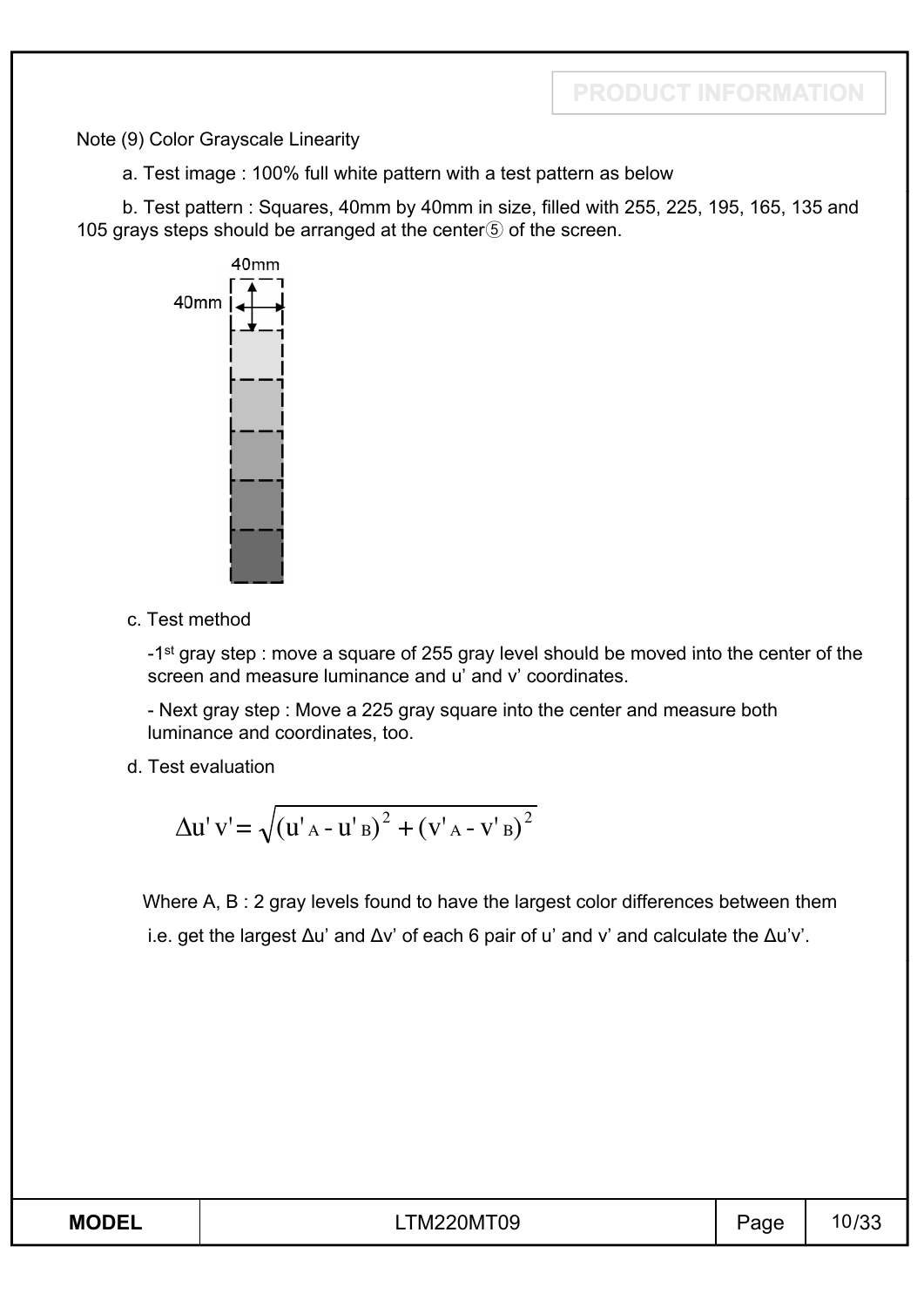**3. Electrical Characteristics**

## 3.1 TFT LCD Module

The connector for display data & timing signal should be connected.

|                                             |                                               |                            |                          |                          |                         |            | Ta = $25^{\circ}$ C |
|---------------------------------------------|-----------------------------------------------|----------------------------|--------------------------|--------------------------|-------------------------|------------|---------------------|
|                                             | Item                                          | Symbol                     | Min.                     | Typ.                     | Max.                    | Unit       | <b>Note</b>         |
|                                             | <b>Voltage of Power Supply</b>                | $V_{DD}$                   | 4.5                      | 5.0                      | $\vee$<br>5.5           |            | (1)                 |
|                                             | Differential Input                            | High                       | $\qquad \qquad -$        | $\overline{\phantom{0}}$ | $+100$                  | mV         | (2)                 |
|                                             | Voltage for LVDS<br><b>Receiver Threshold</b> | Low                        | $-100$                   |                          | -                       | mV         |                     |
|                                             | <b>LVDS</b> skew                              | $t_{SKEW}$                 | $-300$                   |                          | 300                     | ps         | (3)                 |
| <b>LVDS</b><br>Input<br>Characteri<br>stics | Differential input<br>voltage                 | $ V_{ID} $                 | 200                      |                          | 600                     | mV         | (4)                 |
|                                             | Input voltage range<br>(single-ended)         | $V_{IN}$                   | 0                        |                          | 2.4                     | V          | (4)                 |
|                                             | Common mode<br>voltage                        | $\mathsf{V}_{\mathsf{CM}}$ | $0+$<br>$ V_{ID} /2$     | 1.2                      | $2.4 -$<br>$ V_{ID} /2$ | $\vee$     | (4)                 |
|                                             | (a) Black                                     |                            | $\overline{\phantom{a}}$ | <b>TBD</b>               |                         | mA         |                     |
| Current of<br>Power<br>Supply               | (b) White                                     | $I_{DD}$                   | $\blacksquare$           | <b>TBD</b>               |                         | mA         | (5), (6)            |
|                                             | $(c)$ Dot                                     |                            |                          | <b>TBD</b>               | <b>TBD</b>              | mA         |                     |
|                                             | <b>Vsync Frequency</b>                        | $f_{\vee}$                 | 53                       | 60                       | 76                      | Hz         |                     |
|                                             | <b>Hsync Frequency</b>                        | $\mathsf{f}_{\mathsf{H}}$  | 57.2                     | 64.8                     | 83.2                    | kHz        |                     |
|                                             | <b>Main Frequency</b>                         | $f_{DCLK}$                 | 52.6                     | 59.6                     | 75.5                    | <b>MHz</b> |                     |
|                                             | <b>Rush Current</b>                           | I <sub>RUSH</sub>          | $\overline{\phantom{0}}$ |                          | 4.0                     | A          | (7)                 |

Note (1) The ripple voltage should be controlled under 10% of  $V_{DD}$ .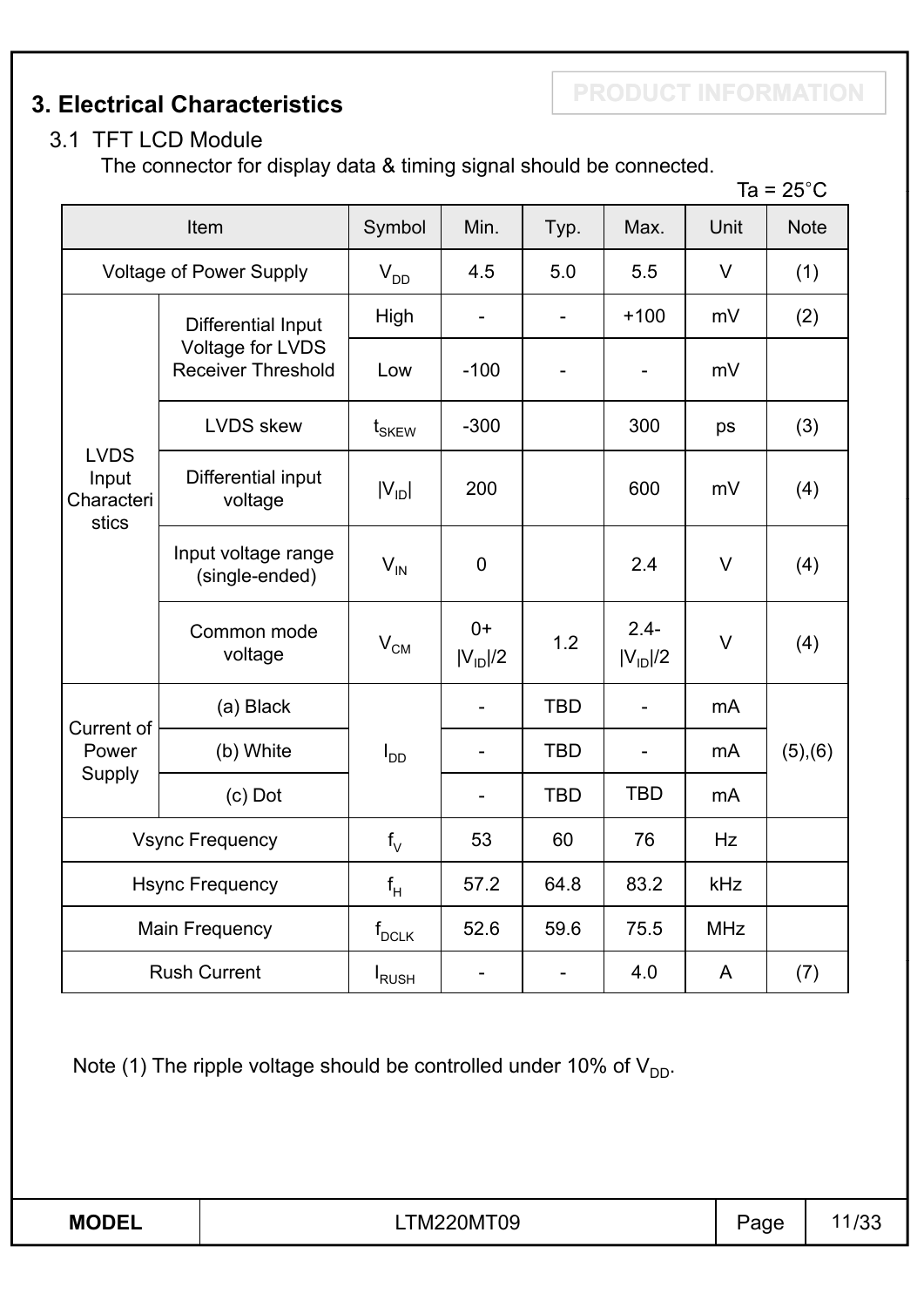(2) Differential receiver voltage definitions and propagation delay and transition time test circuit

a. All input pulses have frequency = 10MHz,  $t_R$  or  $t_F$ =1ns

 $b. C<sub>l</sub>$  includes all probe and fixture capacitance



(3) LVDS Receiver DC parameters are measured under static and steady conditions which may not be reflective of its performance in the end application.

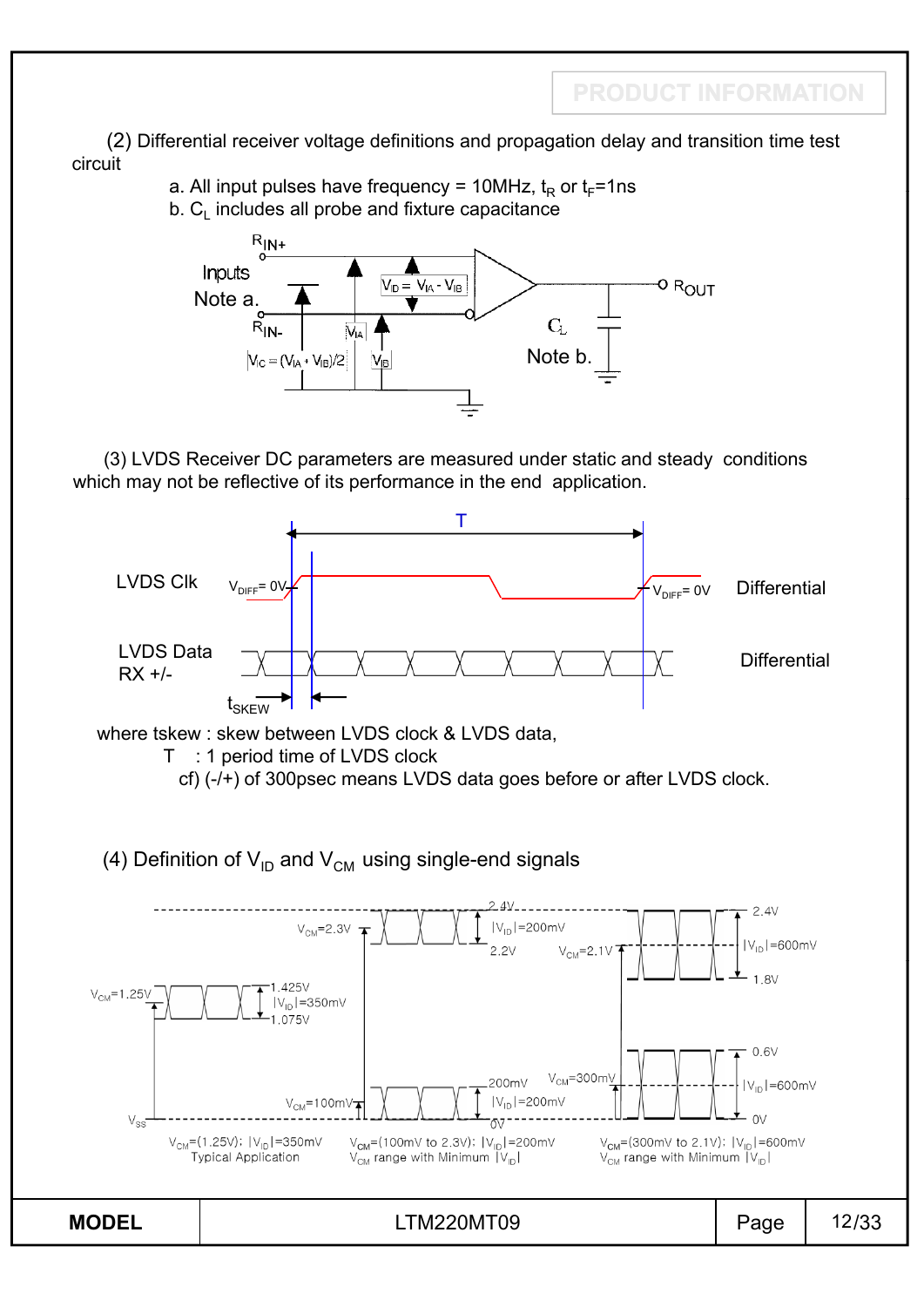(5)  $fV=60Hz$ ,  $fDCLK = 59.6MHz$ ,  $VDD = 5.0V$ , DC Current.

(6) Power dissipation check pattern (LCD Module only)

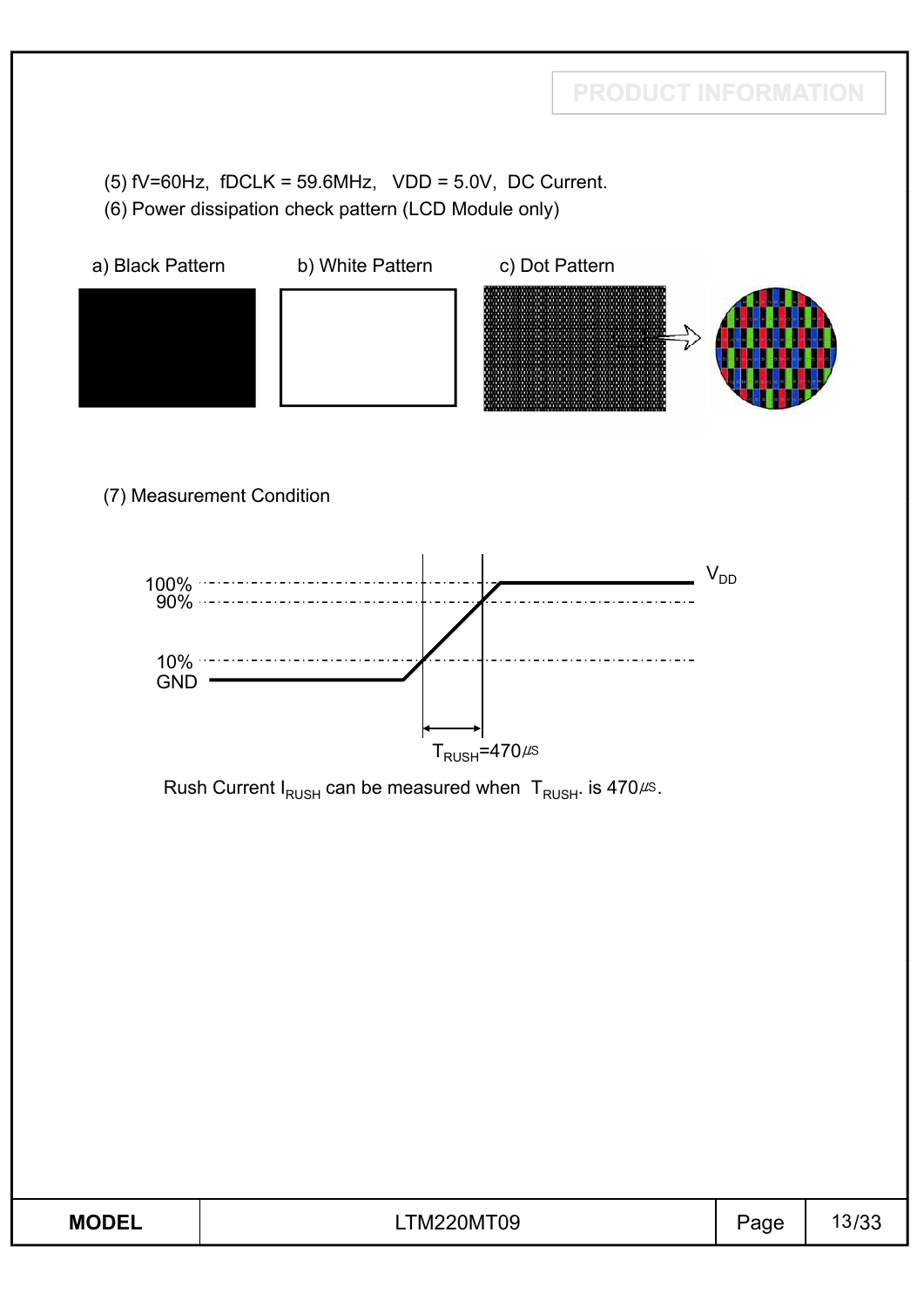## 3.2 Back Light Unit

The back light unit is composed of WLED.

| - 10 |
|------|
|------|

| Item                       | Symbol      | Min.   | Typ.  | Max. | Unit | <b>Note</b>       |
|----------------------------|-------------|--------|-------|------|------|-------------------|
| <b>LED Forward Current</b> | I⊏          |        | (360) |      | mA   |                   |
| <b>LED Array Voltage</b>   | $V_{\rm p}$ |        | (33)  | (35) |      |                   |
| <b>Operating Life Time</b> | Hr          | 30,000 | -     |      | Hour | $\left( 2\right)$ |

Note (1) The above specification is not for the converter output, but for the LED bar. The LED bar consists of 30 LED packages ; 3 parallel X 10 serial

(2) Life time(Hr) is defined as the time when brightness of a LED package itself becomes 50% or less than its original value at the condition of Ta=25  $\pm$  2°C and  $I_F = 360$  mA.

| <b>MODEL</b> | _ , ,vı∠∠UM   ( )∪ | -<br>ັ |  |
|--------------|--------------------|--------|--|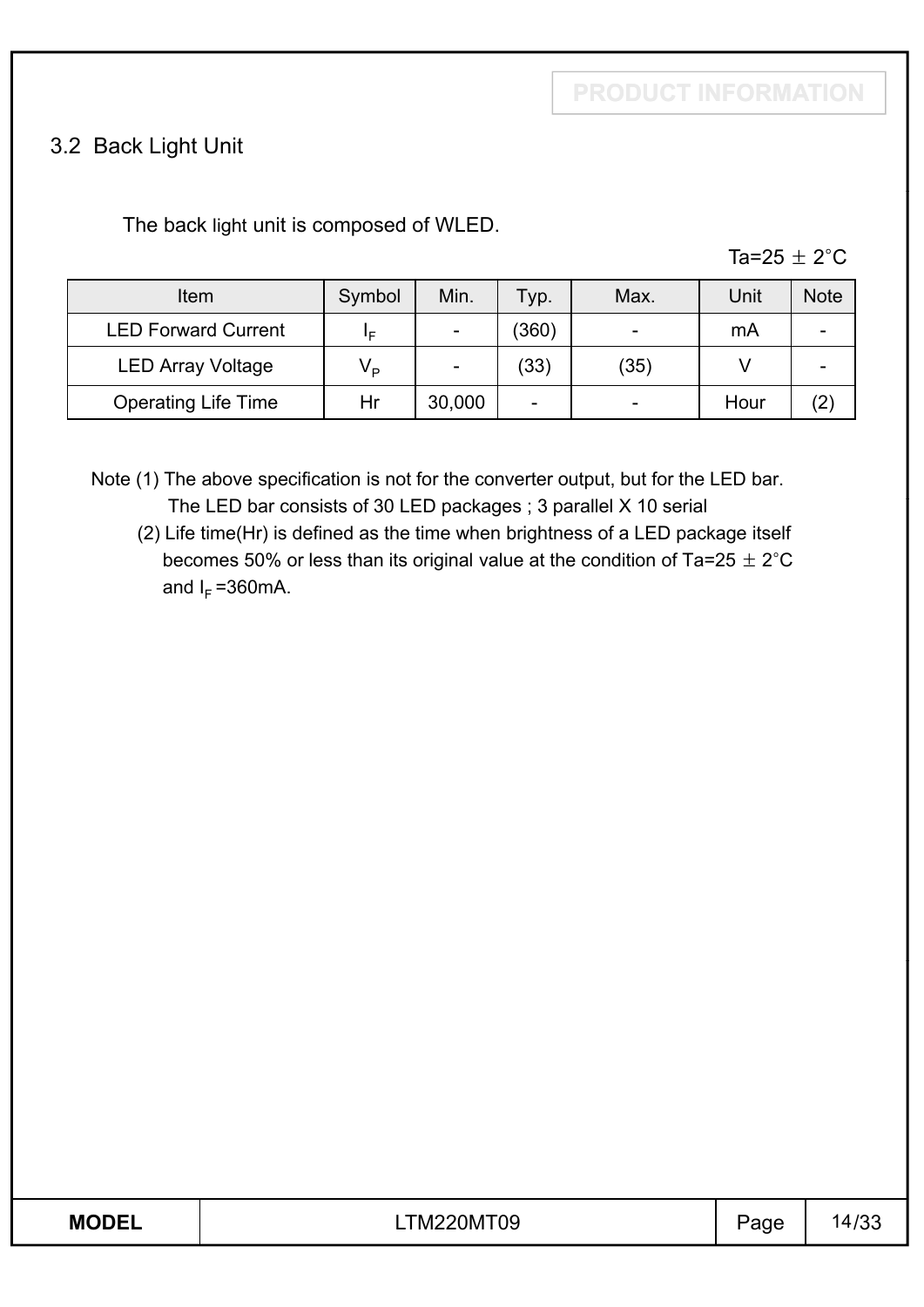**4. BLOCK DIAGRAM PRODUCT INFORMATION**

## 4.1 TFT LCD Module



### 4.2 Back Light Unit

Connector : Molex 104086-0410(4-pin connector) or equivalent

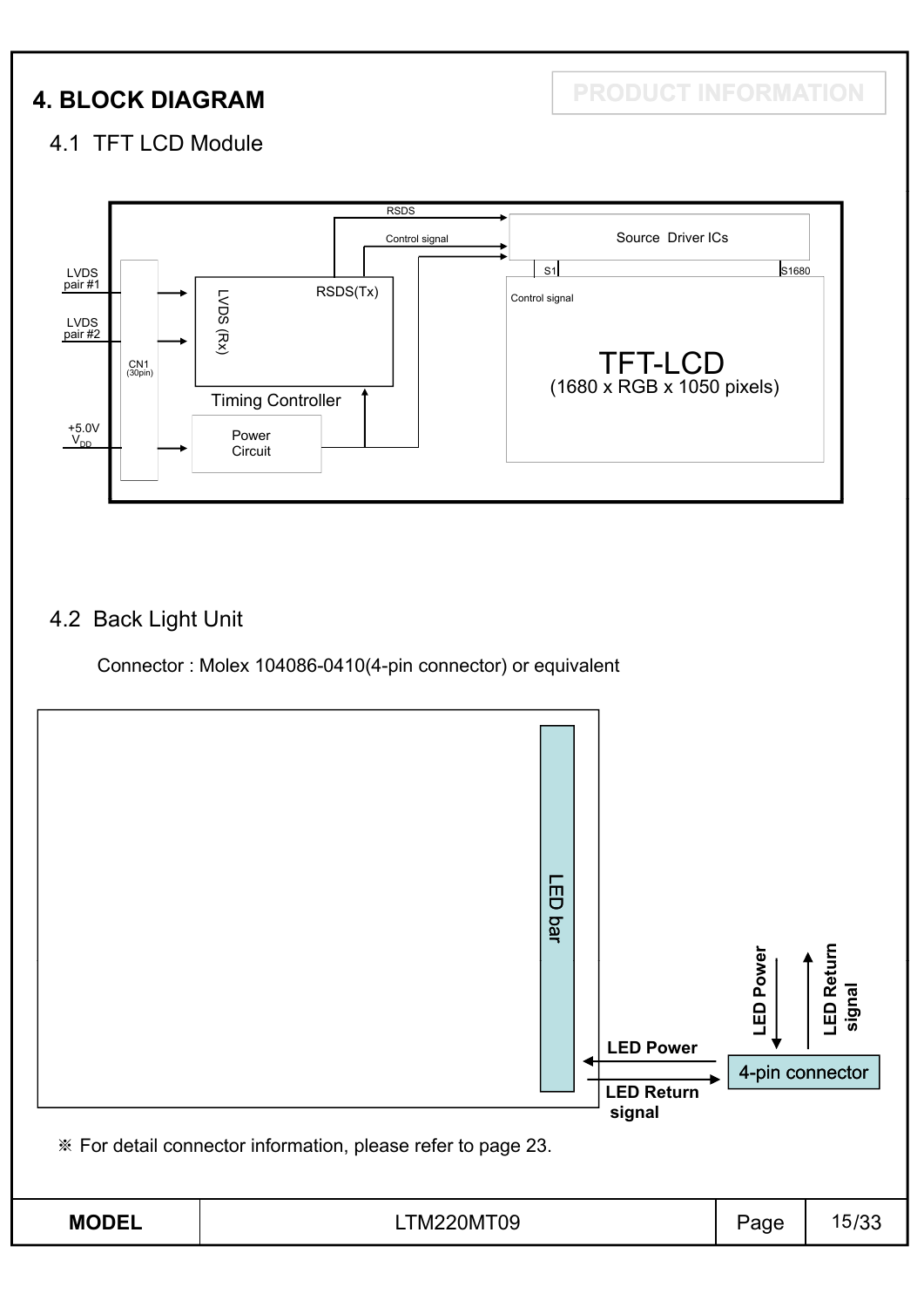## **5. Input Terminal Pin Assignment**

**PRODUCT INFORMATION**

5.1. Input Signal & Power ( Connector : P-TWO 196308-30041 or equivalent )

| PIN NO         | <b>SYMBOL</b>      | <b>FUNCTION</b>                                   |
|----------------|--------------------|---------------------------------------------------|
| 1              | <b>RXO0N</b>       | Negative LVDS differential data output            |
| $\overline{2}$ | RXO0P              | Positive LVDS differential data output            |
| 3              | RXO1N              | Negative LVDS differential data output            |
| 4              | RXO1P              | Positive LVDS differential data output            |
| 5              | RXO2N              | Negative LVDS differential data output            |
| 6              | RXO <sub>2</sub> P | Positive LVDS differential data output            |
| $\overline{7}$ | <b>GND</b>         | Ground                                            |
| 8              | RXOC-              | Negative Sampling Clock (ODD data)                |
| 9              | RXOC+              | Positive Sampling Clock (ODD data)                |
| 10             | RXO3N              | Negative LVDS differential data output            |
| 11             | RXO3P              | Positive LVDS differential data output            |
| 12             | <b>RXE0N</b>       | Negative LVDS differential data output            |
| 13             | RXE0P              | Positive LVDS differential data output            |
| 14             | <b>GND</b>         | Ground                                            |
| 15             | RXE <sub>1N</sub>  | Negative LVDS differential data output            |
| 16             | RXE1P              | Positive LVDS differential data output            |
| 17             | <b>GND</b>         | Ground                                            |
| 18             | RXE2N              | Negative LVDS differential data output            |
| 19             | RXE2P              | Positive LVDS differential data output            |
| 20             | <b>RXEC-</b>       | Negative Sampling Clock (EVEN data)               |
| 21             | RXEC+              | Positive Sampling Clock (EVEN data)               |
| 22             | RXE3N              | Negative LVDS differential data output            |
| 23             | RXE3P              | Positive LVDS differential data output            |
| 24             | <b>GND</b>         | Ground                                            |
| 25             | <b>NC</b>          | * CE (For LCD internal use only. Do not connect)  |
| 26             | <b>NC</b>          | * CTL (For LCD internal use only. Do not connect) |
| 27             | <b>NC</b>          | No Connection                                     |
| 28             | <b>VDD</b>         |                                                   |
| 29             | <b>VDD</b>         | Power Supply: +5V                                 |
| 30             | <b>VDD</b>         |                                                   |

\* If the system already uses the 25, 26pins, it should keep under GND level The voltage applied to those pins should not exceed -200mV.

**MODEL** | LTM220MT09 | Page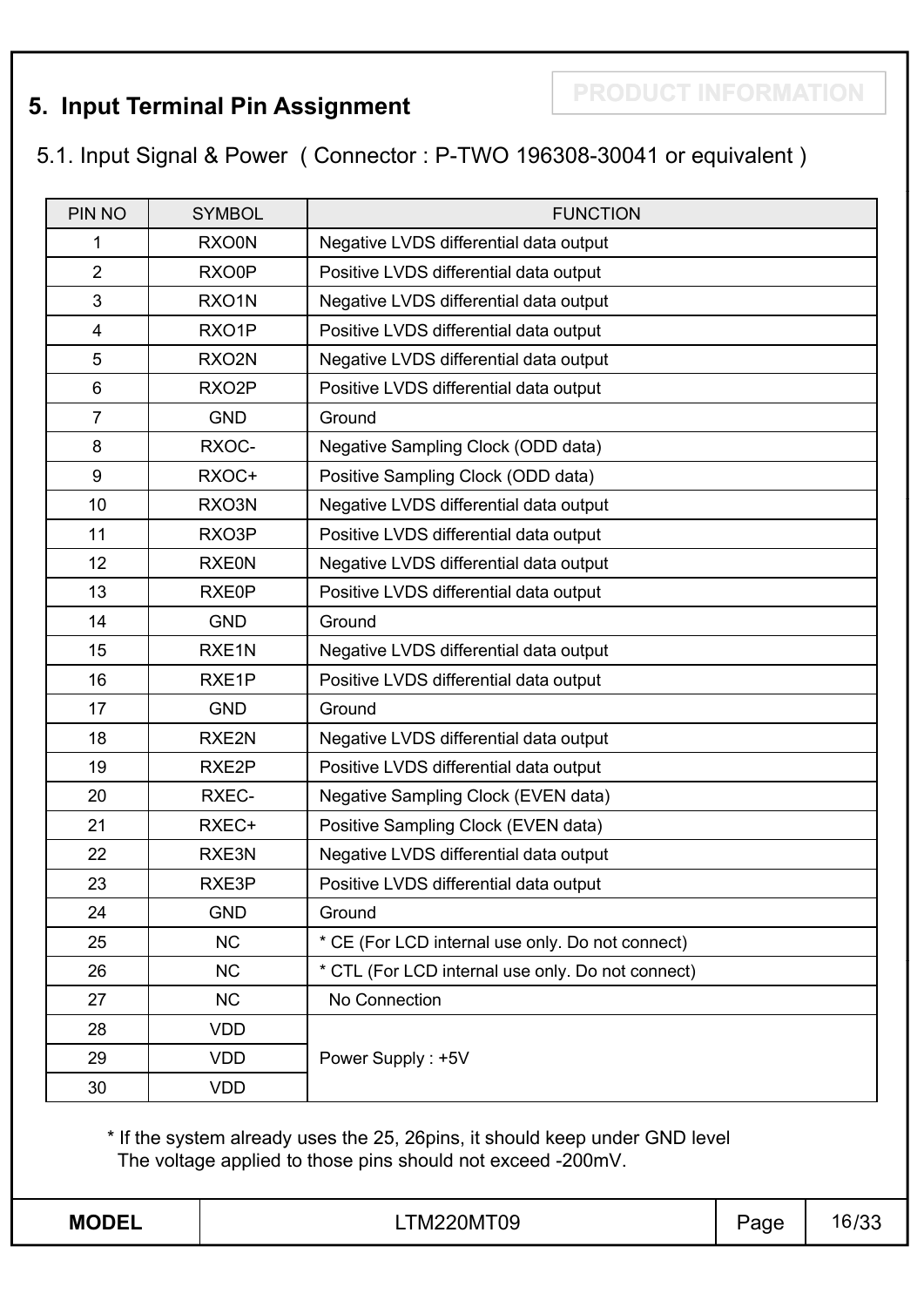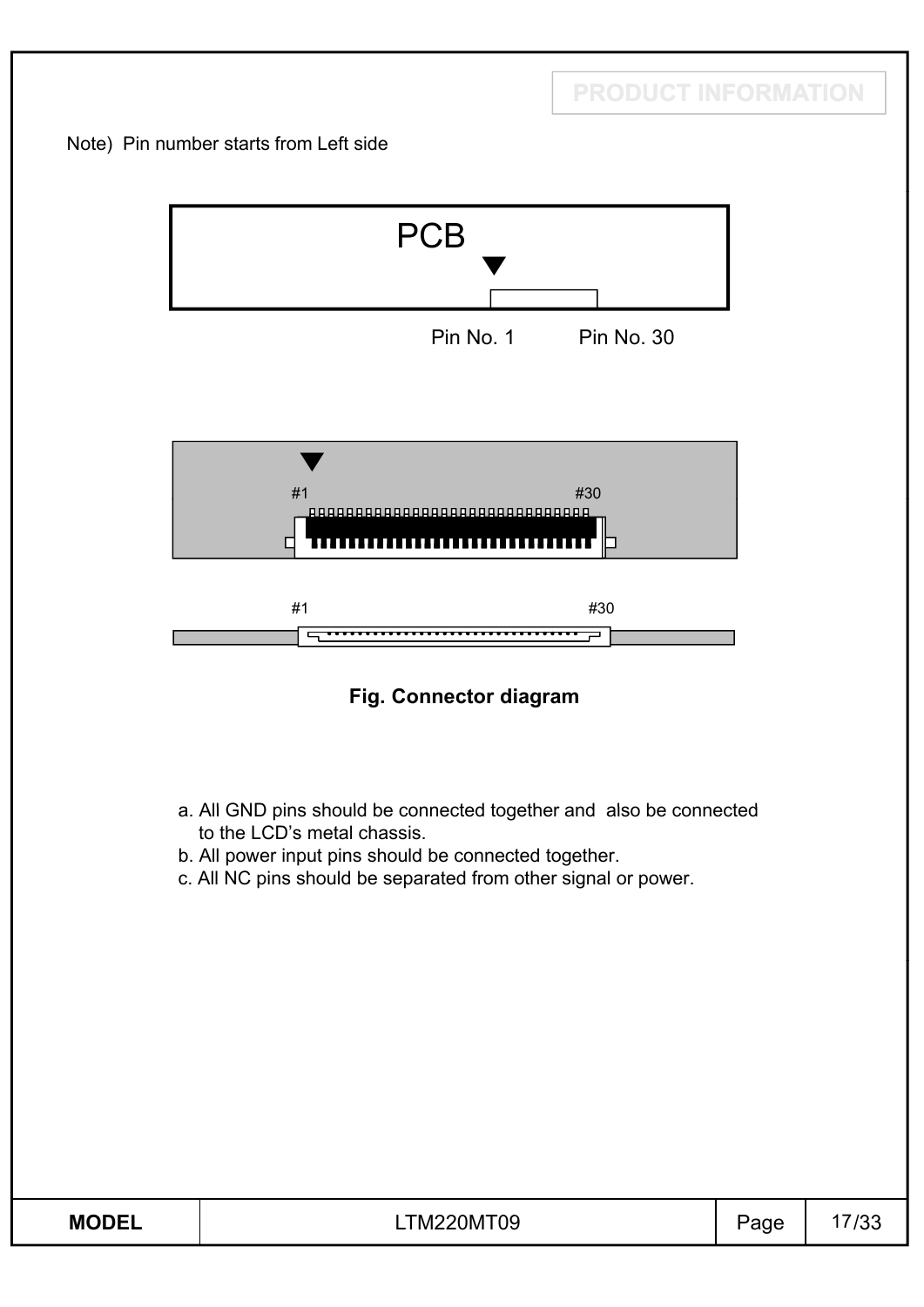## **PRODUCT INFORMATION**

## 5.2 LVDS Interface (1)

5.2.1 Odd Pixel Data (1st pixel data)

| LVDS Transmitter (DS90C383, DS90C385) Signal Interface |                   |                 |                             |                    |                  |                                    |              |
|--------------------------------------------------------|-------------------|-----------------|-----------------------------|--------------------|------------------|------------------------------------|--------------|
| Device Input Pin                                       |                   |                 | Device Input Signal         |                    |                  | To LTM220MT05<br>Interface (CN101) |              |
| <b>No</b>                                              | Symbol            | Symbol          | Function                    | Signal             | <b>Terminal</b>  | Symbol                             |              |
| 51                                                     | <b>TXINO</b>      | RO <sub>0</sub> | Red Odd Pixel Data (LSB)    |                    |                  |                                    |              |
| 52                                                     | TXIN1             | RO <sub>1</sub> | Red Odd Pixel Data          |                    |                  |                                    |              |
| 54                                                     | TXIN <sub>2</sub> | RO <sub>2</sub> | Red Odd Pixel Data          | TXOUT0-<br>TXOUT0+ | No. 1<br>No. 2   | RXO0-<br><b>RXO0+</b>              |              |
| 55                                                     | TXIN3             | RO <sub>3</sub> | Red Odd Pixel Data          |                    |                  |                                    |              |
| 56                                                     | TXIN4             | RO <sub>4</sub> | Red Odd Pixel Data          |                    |                  |                                    |              |
| $\overline{2}$                                         | TXIN <sub>5</sub> | RO <sub>7</sub> | Red Odd Pixel Data (MSB)    | TXOUT3-<br>TXOUT3+ | No. 10<br>No. 11 | RXO3-<br><b>RXO3+</b>              |              |
| 3                                                      | <b>TXIN6</b>      | RO <sub>5</sub> | Red Odd Pixel Data          | TXOUT0-            | No. 1            | RXO0-                              |              |
| 4                                                      | <b>TXIN7</b>      | GO <sub>0</sub> | Green Odd Pixel Data (LSB)  | TXOUT0+            | No. 2            | <b>RXO0+</b>                       |              |
| 6                                                      | TXIN8             | GO <sub>1</sub> | <b>Green Odd Pixel Data</b> | TXOUT1-            | No. 3            | <b>RXO1-</b>                       |              |
| $\overline{7}$                                         | TXIN9             | GO <sub>2</sub> | Green Odd Pixel Data        | TXOUT1+            | No. 4            | <b>RXO1+</b>                       |              |
| 8                                                      | TXIN10            | GO <sub>6</sub> | <b>Green Odd Pixel Data</b> | TXOUT3-            | No. 10           | <b>RXO3-</b>                       |              |
| 10                                                     | TXIN11            | GO7             | Green Odd Pixel Data (MSB)  | TXOUT3+            | No. 11           | <b>RXO3+</b>                       |              |
| 11                                                     | TXIN12            | GO <sub>3</sub> | Green Odd Pixel Data        |                    |                  |                                    |              |
| 12                                                     | TXIN13            | GO <sub>4</sub> | Green Odd Pixel Data        | TXOUT1-            | No. 3            | <b>RXO1-</b>                       |              |
| 14                                                     | TXIN14            | GO <sub>5</sub> | <b>Green Odd Pixel Data</b> | TXOUT1+            |                  | No. 4                              | <b>RXO1+</b> |
| 15                                                     | TXIN15            | BO <sub>0</sub> | Blue Odd Pixel Data (LSB)   |                    |                  |                                    |              |
| 16                                                     | TXIN16            | BO <sub>6</sub> | <b>Blue Odd Pixel Data</b>  | TXOUT3-            | No. 10           | RXO3-                              |              |
| 18                                                     | TXIN17            | BO <sub>7</sub> | Blue Odd Pixel Data (MSB)   | TXOUT3+            | No. 11           | RX03+                              |              |
| 19                                                     | TXIN18            | BO <sub>1</sub> | <b>Blue Odd Pixel Data</b>  | TXOUT1-<br>TXOUT1+ | No. 3<br>No. 4   | <b>RXO1-</b><br><b>RXO1+</b>       |              |
| 20                                                     | TXIN19            | BO <sub>2</sub> | <b>Blue Odd Pixel Data</b>  |                    |                  |                                    |              |
| 22                                                     | TXIN20            | BO <sub>3</sub> | <b>Blue Odd Pixel Data</b>  | TXOUT2-            | No. 5            | <b>RXO2-</b>                       |              |
| 23                                                     | TXIN21            | BO <sub>4</sub> | <b>Blue Odd Pixel Data</b>  | TXOUT2+            | No. 6            | <b>RXO2+</b>                       |              |
| 24                                                     | TXIN22            | BO <sub>5</sub> | <b>Blue Odd Pixel Data</b>  |                    |                  |                                    |              |
| 50                                                     | TXIN27            | RO <sub>6</sub> | Red Odd Pixel Data          | TXOUT3-<br>TXOUT3+ | No. 10<br>No. 11 | <b>RXO3-</b><br><b>RXO3+</b>       |              |
|                                                        |                   |                 |                             |                    |                  |                                    |              |
|                                                        | <b>MODEL</b>      |                 | LTM220MT09                  |                    | Page             | 18/33                              |              |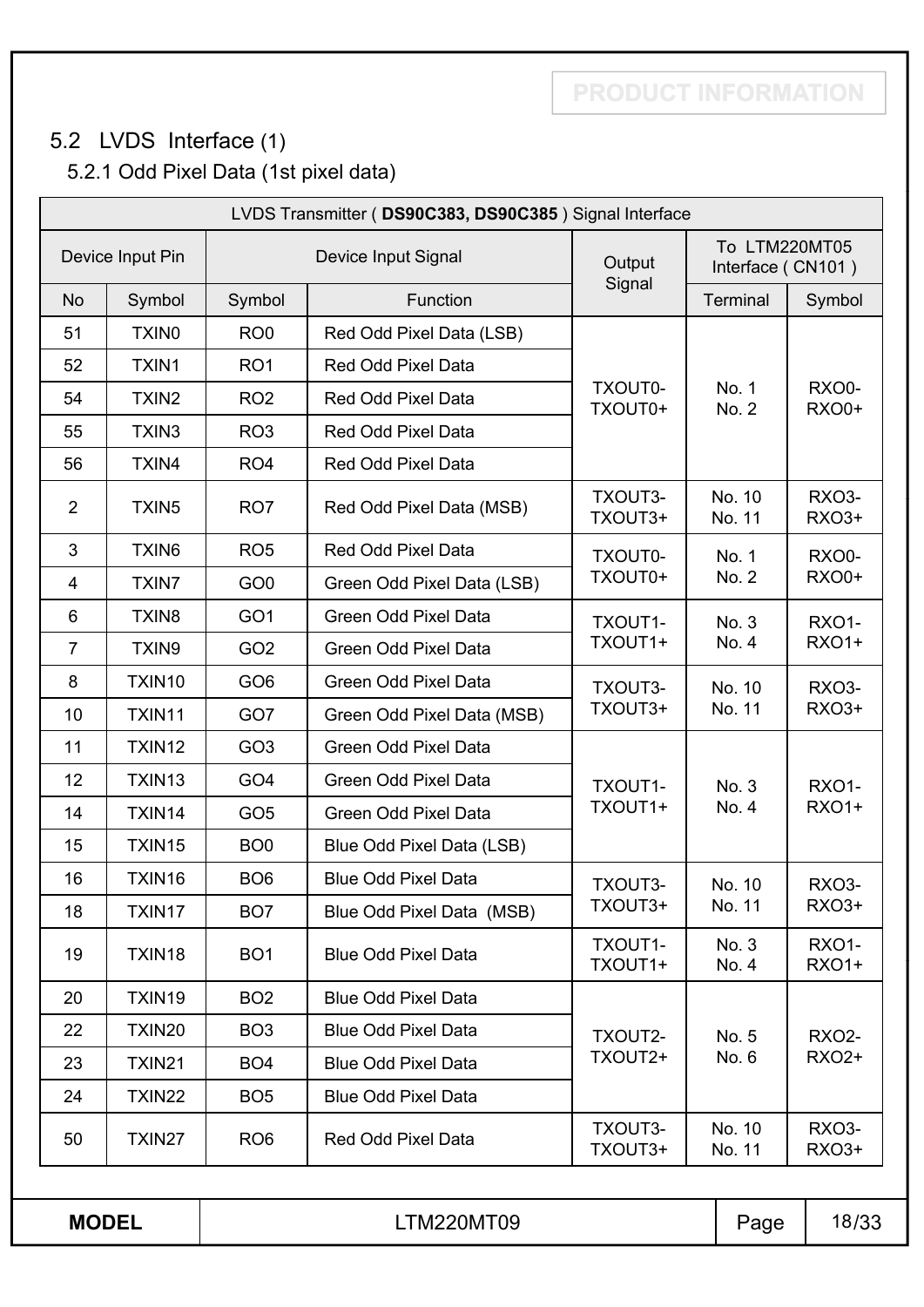## 5.2.2 Even Pixel Data (2nd pixel data)

| LVDS Transmitter (DS90C383, DS90C385) Signal Interface |                   |                 |                                                  |                    |                  |                                    |                   |
|--------------------------------------------------------|-------------------|-----------------|--------------------------------------------------|--------------------|------------------|------------------------------------|-------------------|
| Device Input Pin                                       |                   |                 | Device Input Signal                              | Output<br>Signal   |                  | To LTM220MT05<br>Interface (CN101) |                   |
| <b>No</b>                                              | Symbol            | Symbol          | Function                                         |                    | Terminal         |                                    | Symbol            |
| 51                                                     | <b>TXINO</b>      | RE <sub>0</sub> | Red Even Pixel Data (LSB)                        |                    |                  |                                    |                   |
| 52                                                     | TXIN1             | RE1             | <b>Red Even Pixel Data</b>                       |                    |                  |                                    |                   |
| 54                                                     | TXIN <sub>2</sub> | RE <sub>2</sub> | <b>Red Even Pixel Data</b>                       | TXOUT0-<br>TXOUT0+ | No. 12<br>No. 13 |                                    | RXE0-<br>RXE0+    |
| 55                                                     | TXIN <sub>3</sub> | RE3             | <b>Red Even Pixel Data</b>                       |                    |                  |                                    |                   |
| 56                                                     | TXIN4             | RE4             | <b>Red Even Pixel Data</b>                       |                    |                  |                                    |                   |
| $\overline{2}$                                         | TXIN <sub>5</sub> | RE7             | Red Even Pixel Data (MSB)                        | TXOUT3-<br>TXOUT3+ | No. 22<br>No. 23 |                                    | RXE3-<br>RXE3+    |
| 3                                                      | TXIN6             | RE <sub>5</sub> | <b>Red Even Pixel Data</b>                       | TXOUT0-            | No. 12           |                                    | RXE0-             |
| $\overline{4}$                                         | <b>TXIN7</b>      | GE <sub>0</sub> | Green Even Pixel Data (LSB)                      | TXOUT0+            | No. 13           |                                    | RXE0+             |
| 6                                                      | TXIN <sub>8</sub> | GE <sub>1</sub> | <b>Green Even Pixel Data</b>                     | TXOUT1-            | No. 15           |                                    | RXE1-             |
| $\overline{7}$                                         | TXIN9             | GE <sub>2</sub> | <b>Green Even Pixel Data</b>                     | TXOUT1+            | No. 16           |                                    | RXE1+             |
| 8                                                      | TXIN10            | GE <sub>6</sub> | <b>Green Even Pixel Data</b>                     | TXOUT3-            | No. 22           |                                    | RXE3-             |
| 10                                                     | TXIN11            | GE7             | Green Even Pixel Data (MSB)                      | TXOUT3+            | No. 23           |                                    | RXE3+             |
| 11                                                     | TXIN12            | GE <sub>3</sub> | <b>Green Even Pixel Data</b>                     |                    |                  |                                    |                   |
| 12                                                     | TXIN13            | GE4             | <b>Green Even Pixel Data</b>                     | TXOUT1-            | No. 15<br>No. 16 |                                    | RXE1-             |
| 14                                                     | TXIN14            | GE <sub>5</sub> | <b>Green Even Pixel Data</b>                     | TXOUT1+            |                  |                                    | RXE1+             |
| 15                                                     | TXIN15            | BE <sub>0</sub> | Blue Even Pixel Data (LSB)                       |                    |                  |                                    |                   |
| 16                                                     | TXIN16            | BE <sub>6</sub> | <b>Blue Even Pixel Data</b>                      | TXOUT3-            | No. 22           |                                    | RXE3-             |
| 18                                                     | TXIN17            | BE7             | Blue Even Pixel Data (MSB)                       | TXOUT3+            | No. 23           |                                    | RXE3+             |
| 19                                                     | TXIN18            | BE <sub>1</sub> | <b>Blue Even Pixel Data</b>                      | TXOUT1-<br>TXOUT1+ | No. 15<br>No. 16 |                                    | RXE1-<br>RXE1+    |
| 20                                                     | TXIN19            | BE <sub>2</sub> | <b>Blue Even Pixel Data</b>                      |                    |                  |                                    |                   |
| 22                                                     | TXIN20            | BE3             | <b>Blue Even Pixel Data</b>                      | TXOUT2-            | No. 18           |                                    | RXE2-             |
| 23                                                     | TXIN21            | BE4             | <b>Blue Even Pixel Data</b>                      | TXOUT2+            | No. 19           |                                    | RXE <sub>2+</sub> |
| 24                                                     | TXIN22            | BE <sub>5</sub> | <b>Blue Even Pixel Data</b>                      |                    |                  |                                    |                   |
| 50                                                     | TXIN27            | RE <sub>6</sub> | TXOUT3-<br><b>Red Even Pixel Data</b><br>TXOUT3+ |                    | No. 22<br>No. 23 |                                    | RXE3-<br>RXE3+    |
|                                                        |                   |                 |                                                  |                    |                  |                                    |                   |
| <b>MODEL</b>                                           |                   |                 | LTM220MT09                                       |                    |                  | Page                               | 19/33             |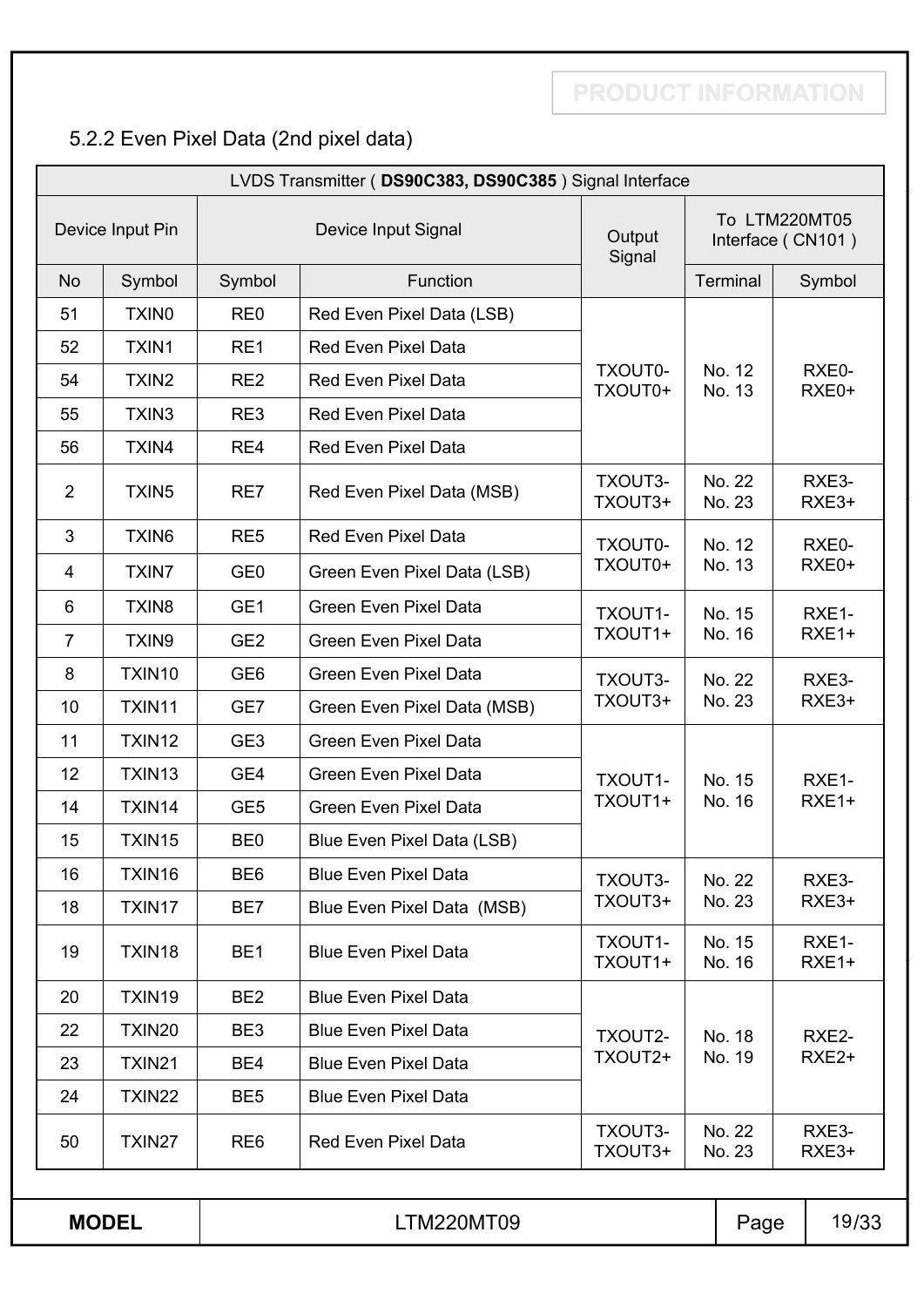## **PRODUCT INFORMATION**

## 5.3 LVDS Interface (2) 5.3.3 Odd Pixel Data (1st pixel data)

| LVDS Transmitter (DS90C387) Signal Interface |                 |                 |                             |                                      |                  |                                    |                              |
|----------------------------------------------|-----------------|-----------------|-----------------------------|--------------------------------------|------------------|------------------------------------|------------------------------|
| Device Input Pin                             |                 |                 | Device Input Signal         | Output                               |                  | To LTM220MT05<br>Interface (CN101) |                              |
| <b>No</b>                                    | Symbol          | Symbol          | Function                    | Signal                               | Terminal         |                                    | Symbol                       |
| 10                                           | R <sub>10</sub> | RO <sub>0</sub> | Red Odd Pixel Data (LSB)    |                                      |                  |                                    |                              |
| 9                                            | R <sub>11</sub> | RO <sub>1</sub> | Red Odd Pixel Data          |                                      |                  |                                    |                              |
| 8                                            | R <sub>12</sub> | RO <sub>2</sub> | Red Odd Pixel Data          | A0M<br>A0P                           | No. 1<br>No. 2   |                                    | <b>RXO0-</b><br><b>RXO0+</b> |
| $\overline{7}$                               | R <sub>13</sub> | RO <sub>3</sub> | <b>Red Odd Pixel Data</b>   |                                      |                  |                                    |                              |
| 6                                            | R <sub>14</sub> | RO <sub>4</sub> | <b>Red Odd Pixel Data</b>   |                                      |                  |                                    |                              |
| 3                                            | R <sub>17</sub> | RO <sub>7</sub> | Red Odd Pixel Data (MSB)    | A <sub>3</sub> M<br>A <sub>3</sub> P | No. 10<br>No. 11 |                                    | <b>RXO3-</b><br>RXO3+        |
| 5                                            | R <sub>15</sub> | RO <sub>5</sub> | Red Odd Pixel Data          | A0M<br>No. 1<br>A0P<br>No. 2         |                  |                                    | <b>RXO0-</b>                 |
| $\overline{2}$                               | G10             | GO <sub>0</sub> | Green Odd Pixel Data (LSB)  |                                      |                  |                                    | <b>RXO0+</b>                 |
| 1                                            | G11             | GO <sub>1</sub> | <b>Green Odd Pixel Data</b> | A <sub>1</sub> M<br>No. 3            |                  |                                    | <b>RXO1-</b>                 |
| 100                                          | G12             | GO <sub>2</sub> | Green Odd Pixel Data        | A <sub>1</sub> P                     | No. 4            |                                    | <b>RXO1+</b>                 |
| 94                                           | G16             | GO <sub>6</sub> | <b>Green Odd Pixel Data</b> | A <sub>3</sub> M<br>No. 10           |                  |                                    | RXO <sub>3</sub> -           |
| 93                                           | G17             | GO7             | Green Odd Pixel Data (MSB)  | A <sub>3</sub> P                     | No. 11           |                                    | <b>RXO3+</b>                 |
| 99                                           | G13             | GO <sub>3</sub> | <b>Green Odd Pixel Data</b> |                                      |                  |                                    |                              |
| 96                                           | G14             | GO <sub>4</sub> | Green Odd Pixel Data        | A <sub>1</sub> M                     | No. 3            |                                    | <b>RXO1-</b>                 |
| 95                                           | G15             | GO <sub>5</sub> | <b>Green Odd Pixel Data</b> | A <sub>1</sub> P                     | No. 4            |                                    | <b>RXO1+</b>                 |
| 92                                           | <b>B10</b>      | BO <sub>0</sub> | Blue Odd Pixel Data (LSB)   |                                      |                  |                                    |                              |
| 86                                           | <b>B16</b>      | BO <sub>6</sub> | <b>Blue Odd Pixel Data</b>  | A <sub>3</sub> M                     | No. 10           |                                    | RXO <sub>3</sub> -           |
| 85                                           | <b>B17</b>      | BO <sub>7</sub> | Blue Odd Pixel Data (MSB)   | A <sub>3</sub> P                     | No. 11           |                                    | RXO3+                        |
| 91                                           | <b>B11</b>      | BO <sub>1</sub> | <b>Blue Odd Pixel Data</b>  | A <sub>1</sub> M<br>A <sub>1</sub> P | No. 3<br>No. 4   |                                    | <b>RXO1-</b><br><b>RXO1+</b> |
| 90                                           | <b>B12</b>      | BO <sub>2</sub> | <b>Blue Odd Pixel Data</b>  |                                      |                  |                                    |                              |
| 89                                           | <b>B13</b>      | BO <sub>3</sub> | <b>Blue Odd Pixel Data</b>  | A <sub>2</sub> M                     | No. 5            |                                    | <b>RXO2-</b>                 |
| 88                                           | <b>B14</b>      | BO <sub>4</sub> | <b>Blue Odd Pixel Data</b>  | A <sub>2</sub> P                     | No. 6            |                                    | <b>RXO2+</b>                 |
| 87                                           | <b>B15</b>      | BO <sub>5</sub> | <b>Blue Odd Pixel Data</b>  |                                      |                  |                                    |                              |
| 4                                            | R <sub>16</sub> | RO <sub>6</sub> | Red Odd Pixel Data          | A <sub>3</sub> M<br>A3P              | No. 10<br>No. 11 |                                    | <b>RXO3-</b><br>RXO3+        |
|                                              | <b>MODEL</b>    |                 | <b>LTM220MT09</b>           |                                      |                  | Page                               | 20/33                        |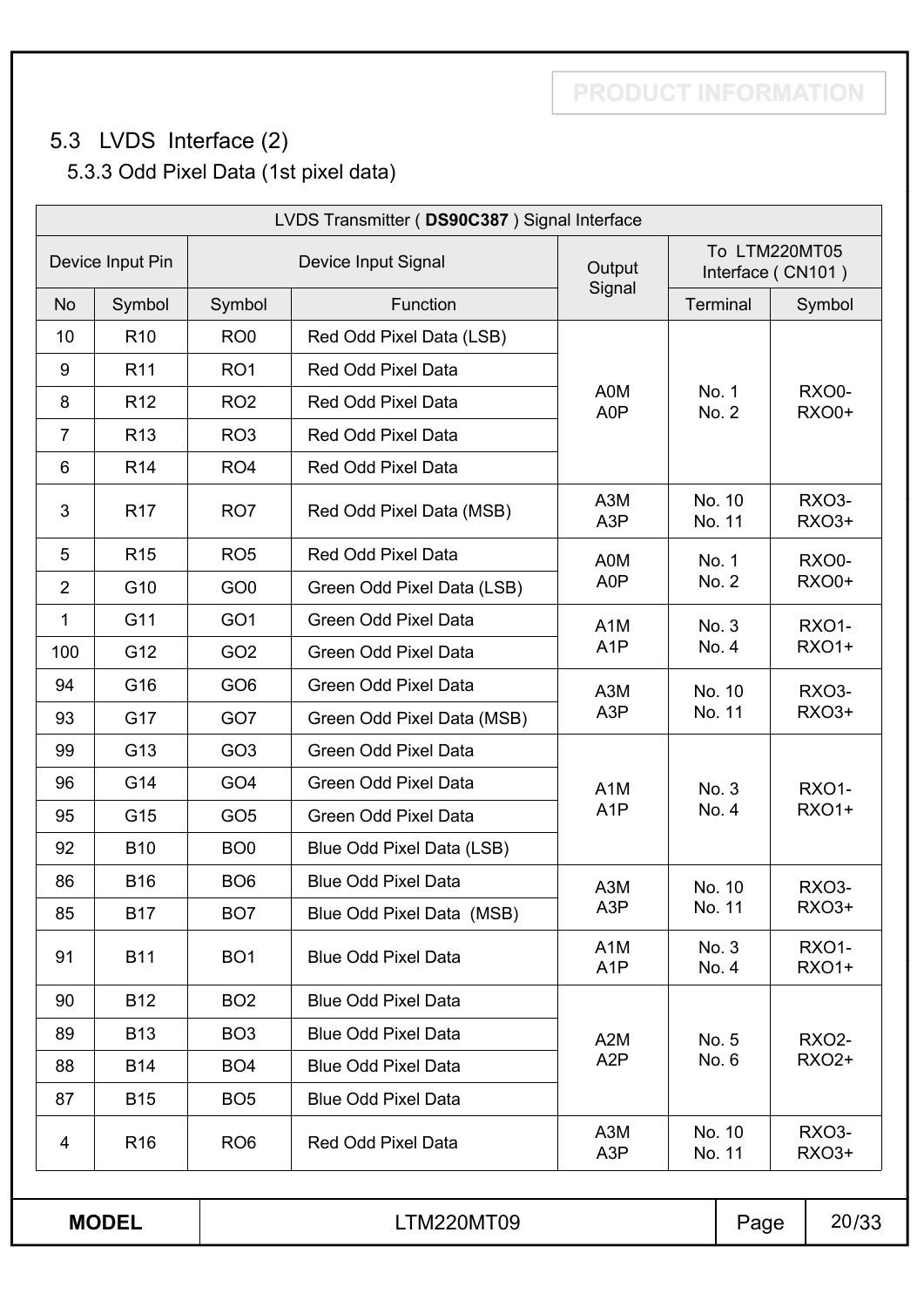## 5.3.4 Even Pixel Data (2nd pixel data)

| LVDS Transmitter (DS90C387) Signal Interface |                  |                 |                              |                         |                  |                  |                                    |
|----------------------------------------------|------------------|-----------------|------------------------------|-------------------------|------------------|------------------|------------------------------------|
|                                              | Device Input Pin |                 | Device Input Signal          | Output                  |                  |                  | To LTM220MT05<br>Interface (CN101) |
| <b>No</b>                                    | Symbol           | Symbol          | Function                     | Signal                  |                  | Terminal         | Symbol                             |
| 84                                           | <b>R20</b>       | RE <sub>0</sub> | Red Even Pixel Data (LSB)    |                         |                  |                  |                                    |
| 81                                           | R <sub>21</sub>  | RE1             | <b>Red Even Pixel Data</b>   |                         |                  |                  |                                    |
| 80                                           | <b>R22</b>       | RE <sub>2</sub> | <b>Red Even Pixel Data</b>   | A4M<br>A4P              |                  | No. 12<br>No. 13 | RXE0-<br>RXE0+                     |
| 79                                           | <b>R23</b>       | RE3             | <b>Red Even Pixel Data</b>   |                         |                  |                  |                                    |
| 78                                           | <b>R24</b>       | RE4             | <b>Red Even Pixel Data</b>   |                         |                  |                  |                                    |
| 75                                           | R <sub>27</sub>  | RE7             | Red Even Pixel Data (MSB)    | A7M<br>A7P              |                  | No. 22<br>No. 23 | RXE3-<br>RXE3+                     |
| 77                                           | <b>R25</b>       | RE <sub>5</sub> | <b>Red Even Pixel Data</b>   | A4M                     |                  | No. 12           | RXE0-                              |
| 74                                           | G20              | GE <sub>0</sub> | Green Even Pixel Data (LSB)  | A4P                     |                  | No. 13           | RXE0+                              |
| 73                                           | G21              | GE <sub>1</sub> | <b>Green Even Pixel Data</b> | A5M                     |                  | No. 15           | RXE1-                              |
| 72                                           | G22              | GE <sub>2</sub> | <b>Green Even Pixel Data</b> | A <sub>5</sub> P        |                  | No. 16           | RXE1+                              |
| 66                                           | G26              | GE <sub>6</sub> | <b>Green Even Pixel Data</b> | A7M                     |                  | No. 22           | RXE3-                              |
| 65                                           | G27              | GE7             | Green Even Pixel Data (MSB)  | A7P                     |                  | No. 23           | RXE3+                              |
| 71                                           | G23              | GE <sub>3</sub> | <b>Green Even Pixel Data</b> |                         |                  |                  |                                    |
| 70                                           | G24              | GE4             | <b>Green Even Pixel Data</b> | A5M                     | No. 15           |                  | RXE1-                              |
| 69                                           | G25              | GE <sub>5</sub> | <b>Green Even Pixel Data</b> | A <sub>5</sub> P        |                  | No. 16           | RXE1+                              |
| 64                                           | <b>B20</b>       | BE <sub>0</sub> | Blue Even Pixel Data (LSB)   |                         |                  |                  |                                    |
| 58                                           | <b>B26</b>       | BE <sub>6</sub> | <b>Blue Even Pixel Data</b>  | A7M                     |                  | No. 22           | RXE3-                              |
| 57                                           | <b>B27</b>       | BE7             | Blue Even Pixel Data (MSB)   | A7P                     |                  | No. 23           | RXE3+                              |
| 63                                           | <b>B21</b>       | BE <sub>1</sub> | <b>Blue Even Pixel Data</b>  | A5M<br>A <sub>5</sub> P |                  | No. 15<br>No. 16 | RXE1-<br>RXE1+                     |
| 62                                           | <b>B22</b>       | BE <sub>2</sub> | <b>Blue Even Pixel Data</b>  |                         |                  |                  |                                    |
| 61                                           | <b>B23</b>       | BE3             | <b>Blue Even Pixel Data</b>  | A6M                     |                  | No. 18           | RXE2-                              |
| 60                                           | <b>B24</b>       | BE4             | <b>Blue Even Pixel Data</b>  | A6P                     |                  | No. 19           | RXE <sub>2+</sub>                  |
| 59                                           | <b>B25</b>       | BE <sub>5</sub> | <b>Blue Even Pixel Data</b>  |                         |                  |                  |                                    |
| 76                                           | R <sub>26</sub>  | RE <sub>6</sub> | <b>Red Even Pixel Data</b>   | A7M<br>A7P              | No. 22<br>No. 23 |                  | RXE3-<br>RXE3+                     |
|                                              |                  |                 |                              |                         |                  |                  |                                    |
| <b>MODEL</b><br><b>LTM220MT09</b><br>Page    |                  |                 | 21/33                        |                         |                  |                  |                                    |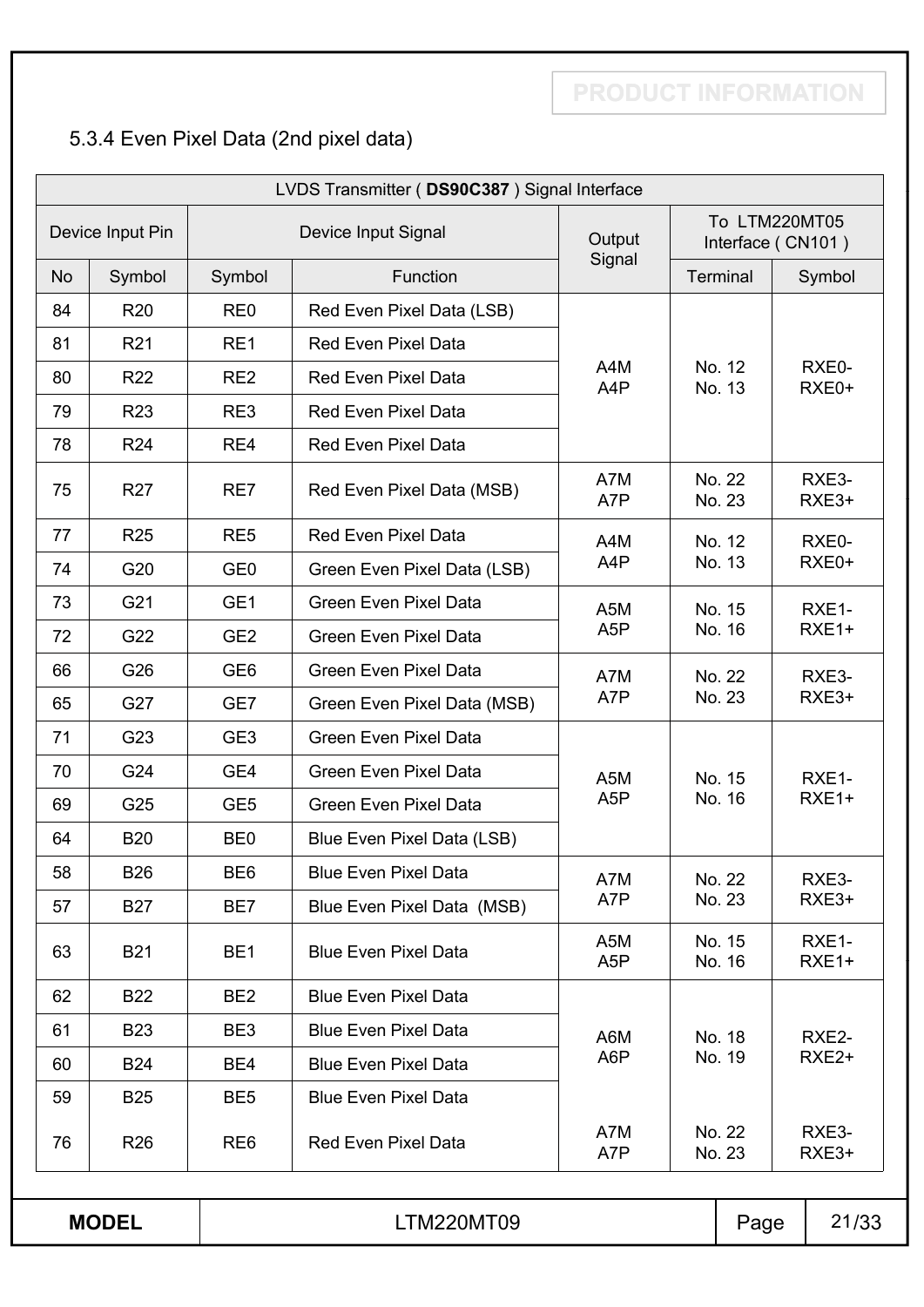#### 5.3.5 Timing Diagrams of LVDS For Transmitting LVDS Receiver : Integrated T-CON



| <b>MODEL</b> | M220MT09 | age | מהו הה |
|--------------|----------|-----|--------|
| .            | TM       |     | 44100  |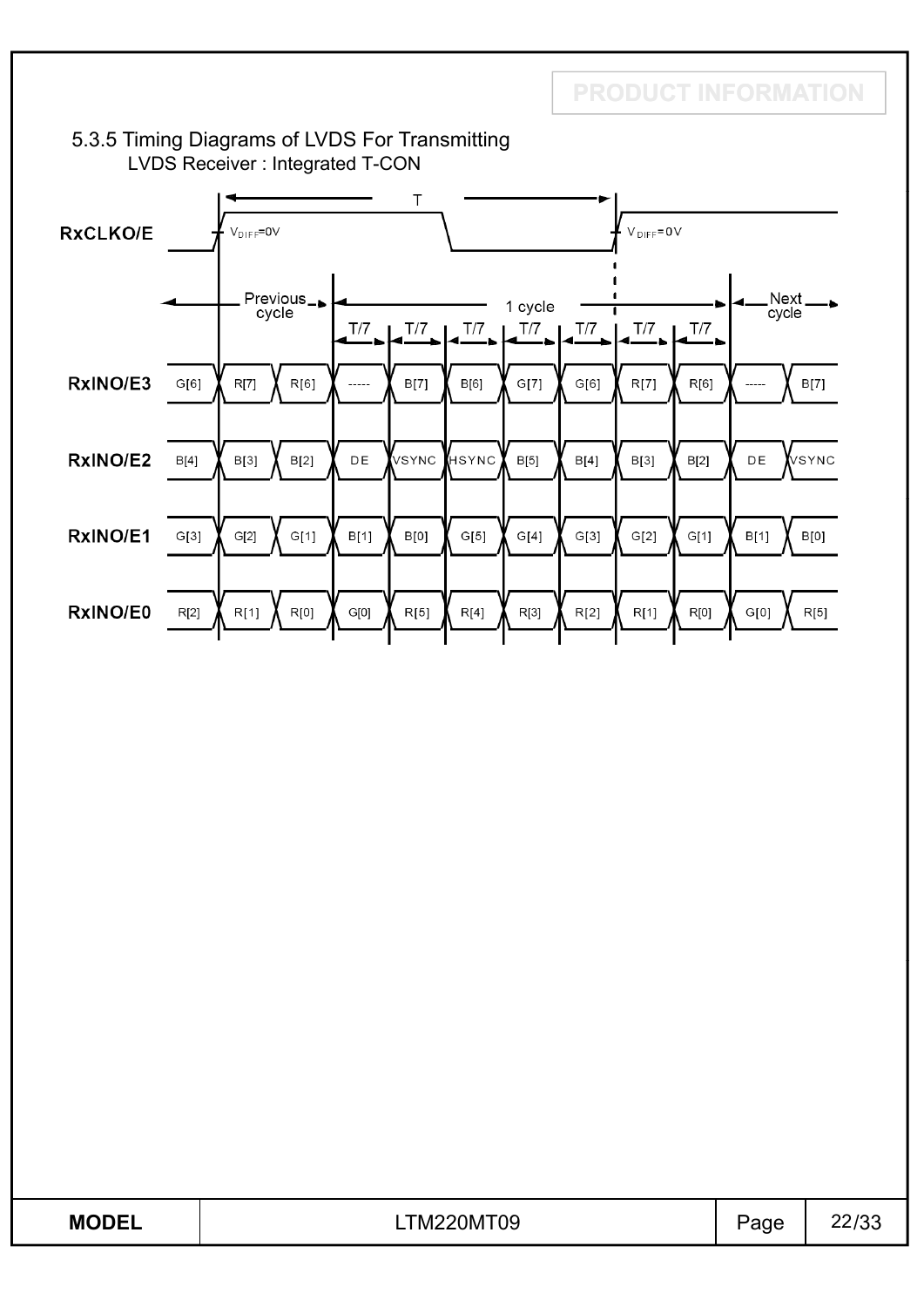$\blacksquare$ 

## 5.4 Back Light Unit

## LED Bar input connector : Molex 104086-0410(4-pin connector) or equivalent

| Pin No. | Pin description  | <b>Description</b>   |
|---------|------------------|----------------------|
|         | Vcc              | LED power input      |
|         | RTN <sub>1</sub> | Channel 1 LED return |
| 3       | RTN <sub>2</sub> | Channel 2 LED return |
| 4       | RTN <sub>3</sub> | Channel 3 LED return |

Note ) Pin number starts from Left side



| <b>MODEL</b> | <b>LTM220MT09</b> | $\mathsf{p}_{\text{age}}$ | 23/33 |
|--------------|-------------------|---------------------------|-------|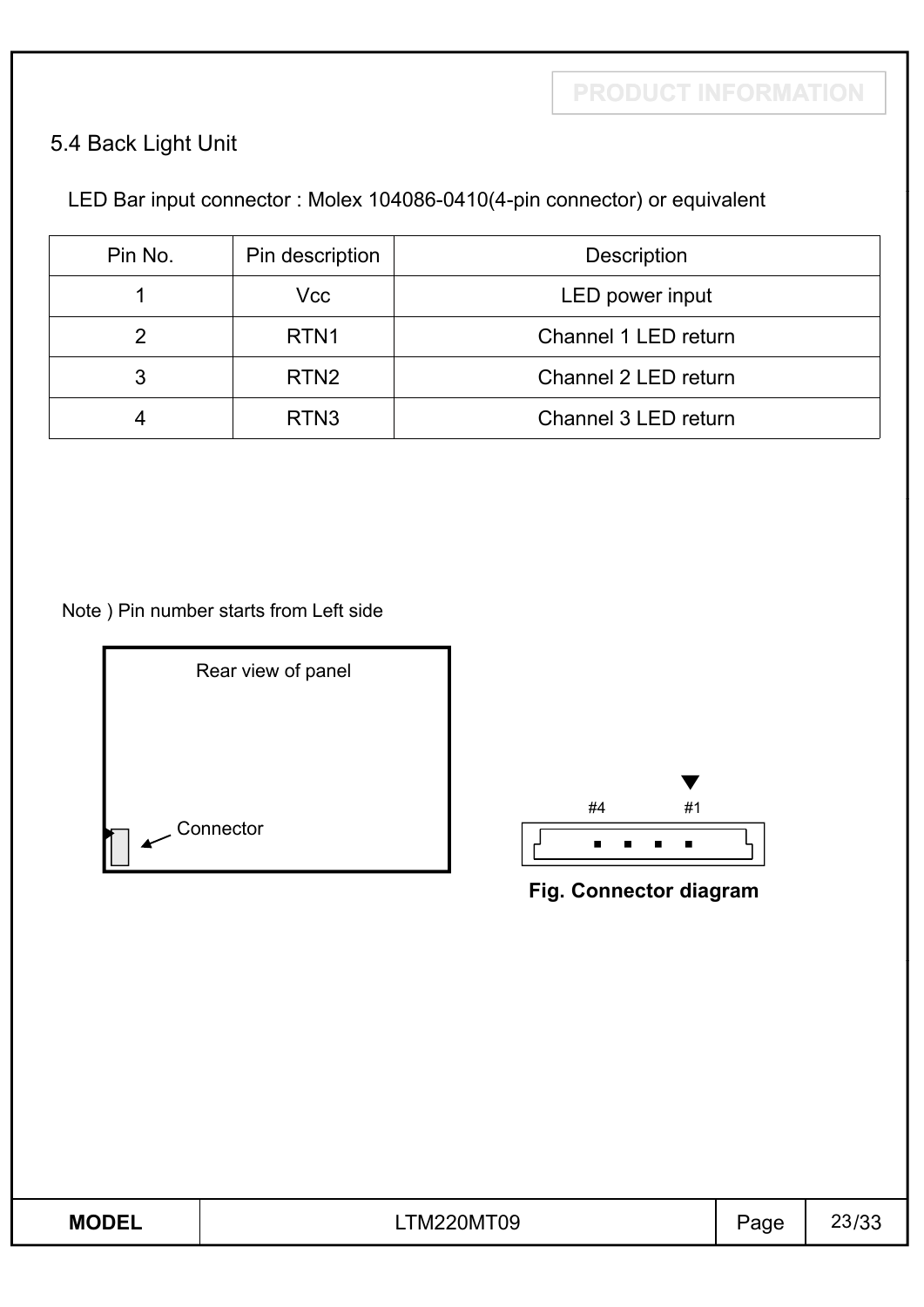## 5.5 Input Signals, Basic Display Colors and Gray Scale of Each Color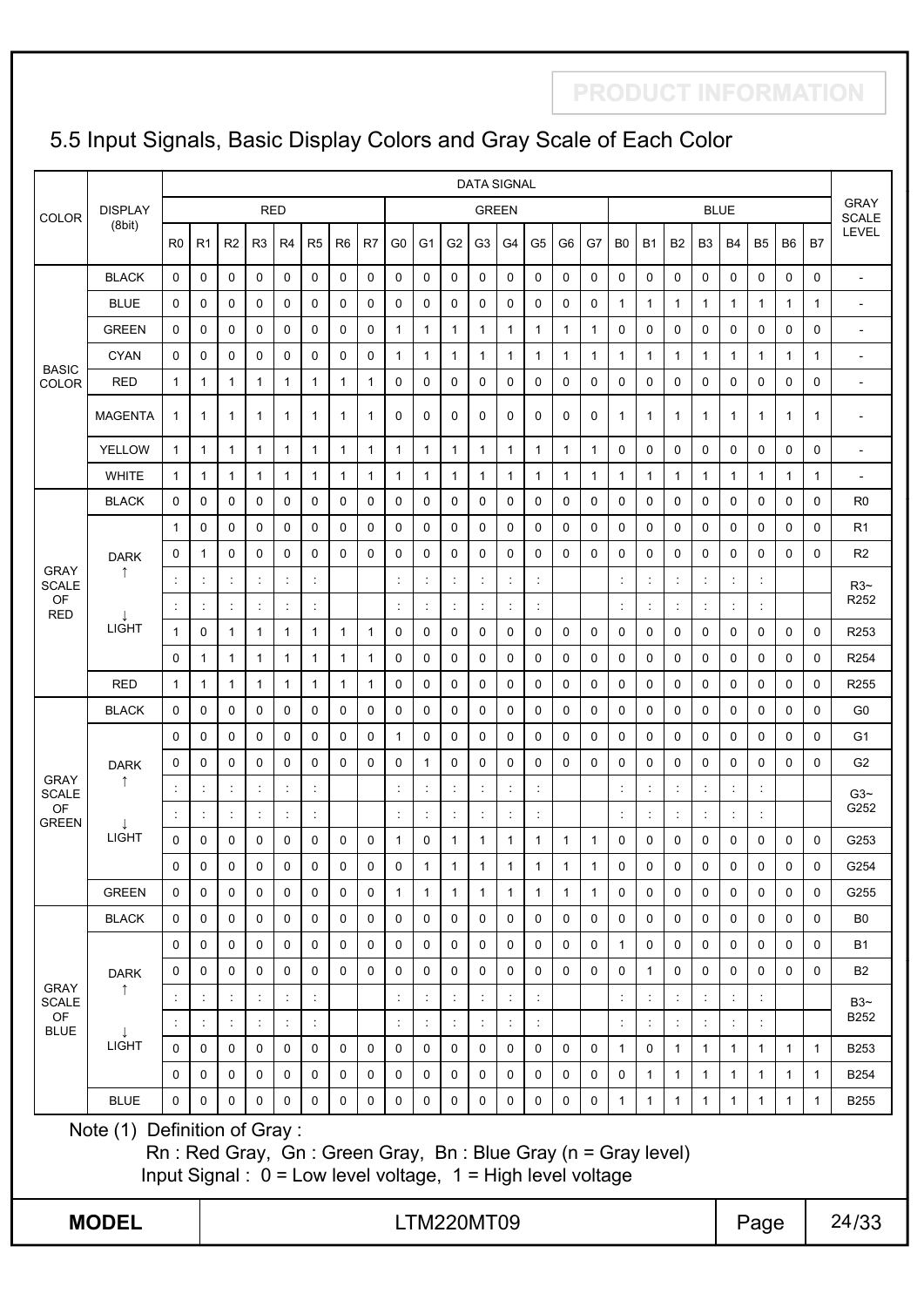## **6. Interface Timing**

6.1 Timing Parameters ( DE only mode )

| <b>SIGNAL</b>              | <b>ITEM</b>                        | <b>SYMBOL</b>    | MIN. | TYP. | MAX. | Unit       | <b>NOTE</b>                  |
|----------------------------|------------------------------------|------------------|------|------|------|------------|------------------------------|
| <b>Clock</b>               |                                    | 1/T <sub>c</sub> | 52.6 | 59.6 | 75.5 | <b>MHz</b> | $\qquad \qquad$              |
| Hsync                      | Frequency                          | $F_H$            | 57.2 | 64.8 | 83.2 | <b>KHz</b> |                              |
| Vsync                      |                                    | $F_{V}$          | 53   | 60   | 76   | Hz         |                              |
| Vertical<br>Display Term   | Active<br><b>Display</b><br>Period | $T_{VD}$         | 1050 | 1050 | 1050 | lines      | $\overline{\phantom{a}}$     |
|                            | <b>Vertical Total</b>              | $T_{\vee}$       | 1059 | 1080 | 1100 | lines      | $\qquad \qquad \blacksquare$ |
| Horizontal<br>Display Term | Active<br><b>Display</b><br>Period | $T_{HD}$         | 840  | 840  | 840  | clocks     | 2pixel/<br>clock             |
|                            | Horizontal<br>Total                | T <sub>н</sub>   | 913  | 920  | 1004 | clocks     | 2pixel/<br>clock             |

Note (1) This product is DE only mode. The input of Hsync & Vsync signal does not have an effect on normal operation.

(2) Test Point : TTL control signal and CLK at LVDS Tx input terminal in system

 $(3)$  Internal Vcc =  $3.3V$ 

- (4) Best operation clock frequency is 59 6MHz (60Hz) (4) Best operation clock frequency is 59.6MHz
- (5) Clock frequency = Frame frequency x  $T_v(Typ)$  x  $T_H(Typ)$
- (6) Max, Min variation range is at main clock Typ value (59.6MHz).

| <b>MODE!</b> | 'M<br>)M<br>-09 | ີ | りへ |
|--------------|-----------------|---|----|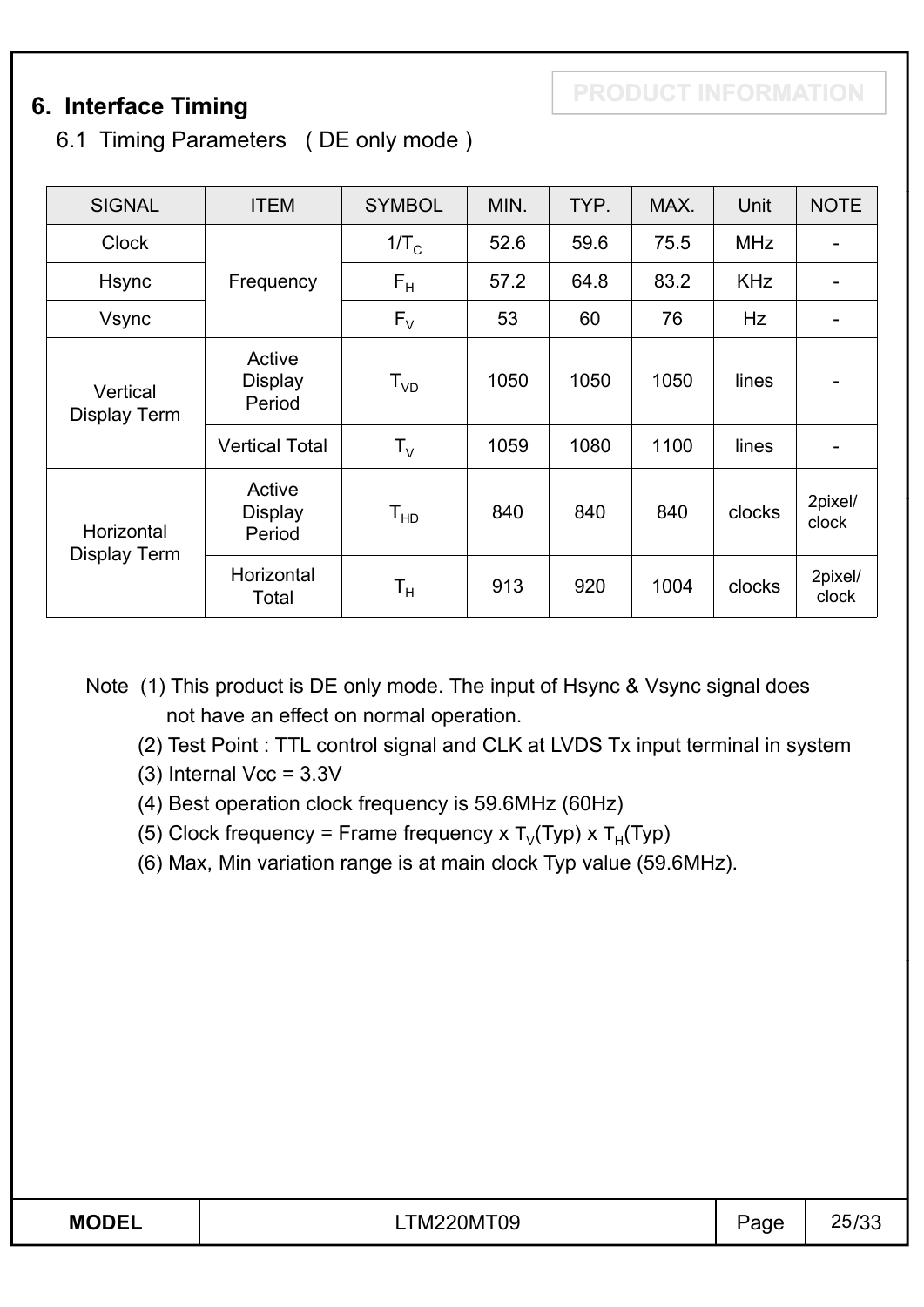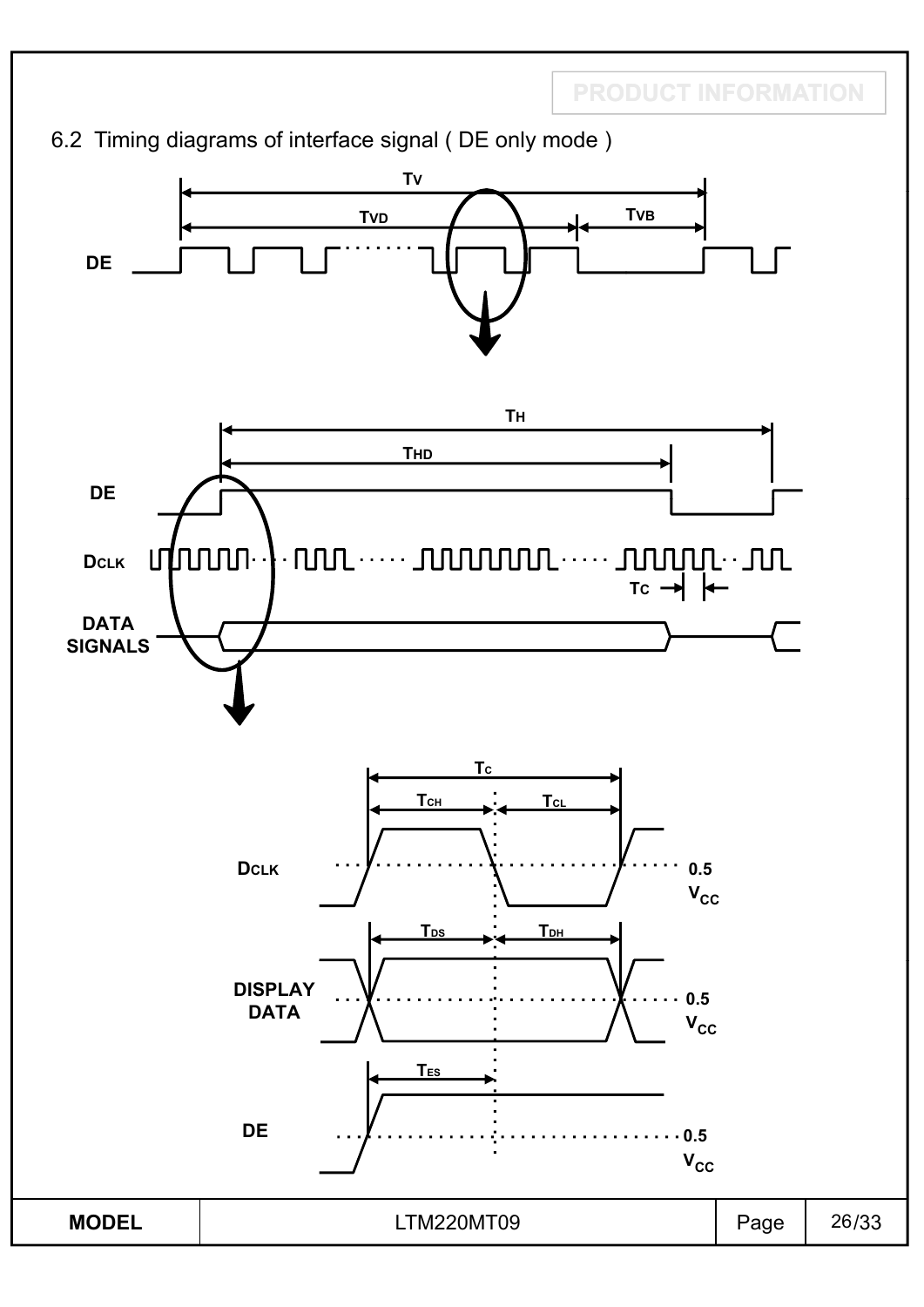## 6.3 Power ON/OFF Sequence

To prevent a latch-up or DC operation of the LCD Module, the power on/off sequence should be as the diagram below.



- T1 :  $V_{DD}$  rising time from 10% to 90%
- T2 : The time from  $V_{DD}$  to valid data at power ON.
- T3 : The time from valid data off to  $V_{DD}$  off at power Off.
- T4 :  $V_{DD}$  off time for Windows restart
- T5 : The time from valid data to B/L enable at power ON.
- T6 : The time from valid data off to B/L disable at power Off.
- The supply voltage of the external system for the Module input should be the same as the definition of  $V_{DD}$ .
- **Apply the lamp voltage within the LCD operation range. When the back light turns on** before the LCD operation or the LCD turns off before the back light turns off, the display may momentarily show abnormal screen.
- In case of  $V_{DD}$  = off level, please keep the level of input signals low or keep a high impedance.
- T4 should be measured after the Module has been fully discharged between power off and on period.
- Interface signal should not be kept at high impedance when the power is on.

| м<br>I)<br>۱۱<br>O<br>D |
|-------------------------|
|-------------------------|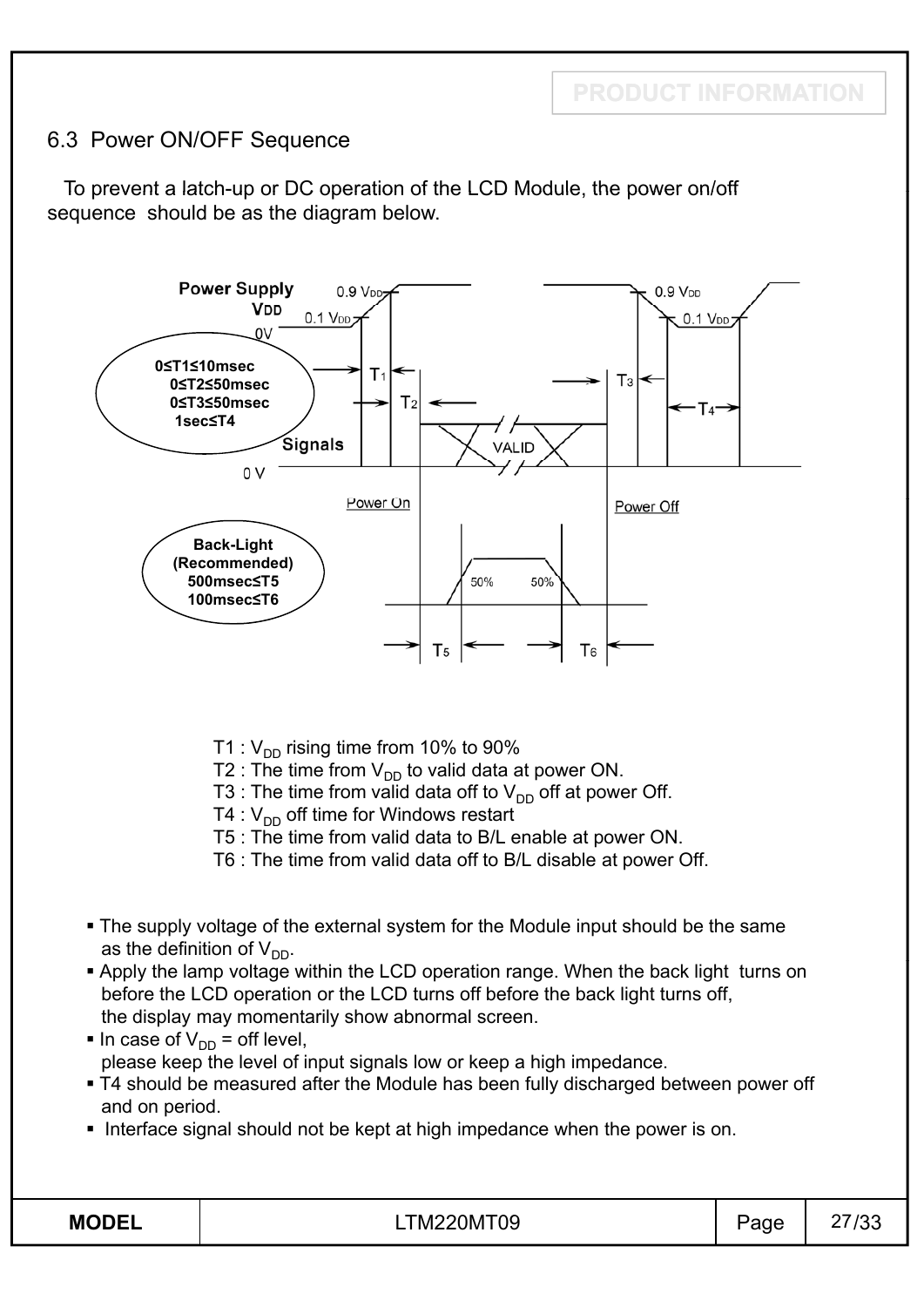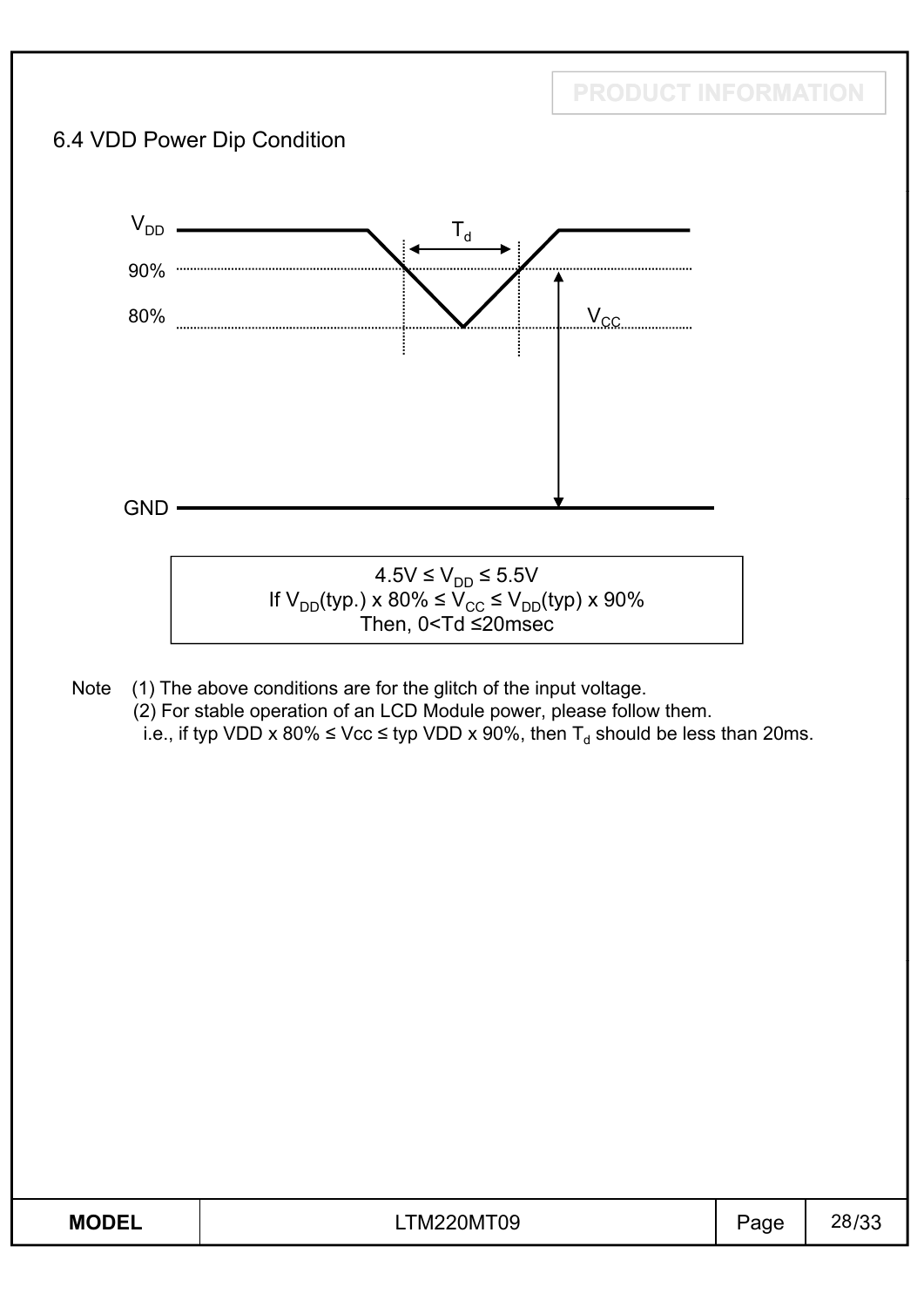[ Refer to the next page ]

**7. Outline Dimension PRODUCT INFORMATION** 

| <b>MODEL</b> | TM220MT09 | $\mathsf{p}_{\text{age}}$ | 29/33 |
|--------------|-----------|---------------------------|-------|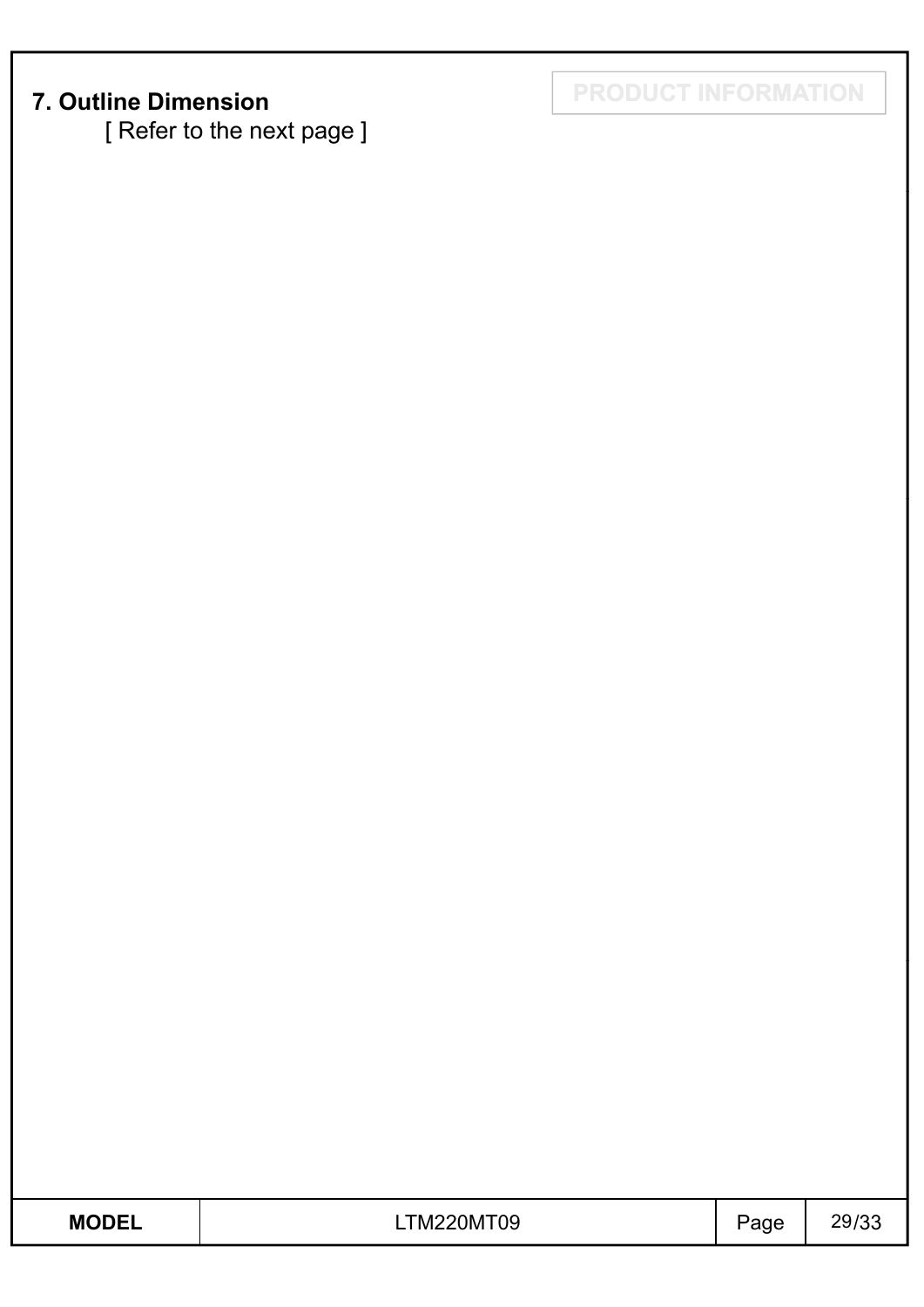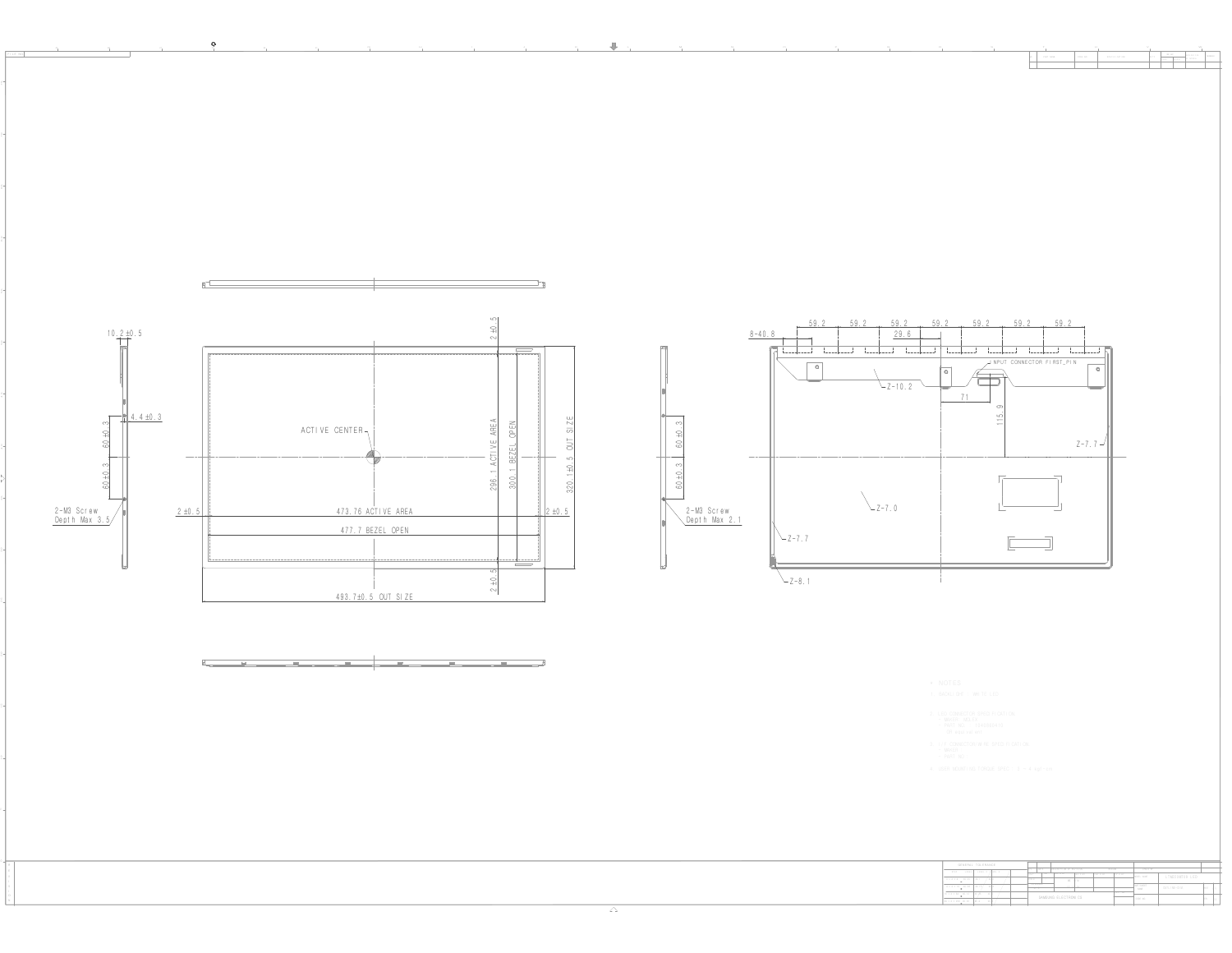## **8. General Precautions**

**PRODUCT INFORMATION**

#### 8.1 Handling

- (a) When the module is assembled, it should be attached to the system firmly using all mounting holes. Be careful not to twist and bend the module.
- (b) Because the inverter uses high voltages, it should be disconnected from power source before it is assembled or disassembled.
- (c) Refrain from strong mechanical shock and / or any force to the module. In addition to damage, it may cause improper operation or damage to the module and CCFT back light.
- (d) Note that polarizer films are very fragile and could be damaged easily. Do not press or scratch the surface harder than a HB pencil lead.
- (e) Wipe off water droplets or oil immediately. If you leave the droplets for a long time, staining or discoloration may occur.
- (f) If the surface of the polarizer is dirty, clean it using absorbent cotton or soft cloth.
- (g) Desirable cleaners are water, IPA (Isopropyl Alcohol) or Hexane. Do not use Ketone type materials (ex. Acetone), Ethyl alcohol, Toluene, Ethyl acid or Methyl chloride. It might cause permanent damage to the polarizer due to chemical reaction.
- (h) If the liquid crystal material leaks from the panel, it should be kept away from the eyes or mouth . In case of contact with hands, legs or clothes, it must be washed away with soap thoroughly.
- (i) Protect the Module from static, or the CMOS Gate Array IC would be damaged.
- (j) Use finger-stalls with soft gloves in order to keep display clean during the incoming inspection and assembly process.
- (k) Do not disassemble the Module.
- (l) Do not pull or fold the lamp wire.
- (m) Do not adjust the variable resistor located on the Module.
- (n) Protection film for polarizer on the Module should be slowly peeled off just before use so that the electrostatic charge can be minimized.
- (o) Pins of I/F connector should not be touched directly with bare hands.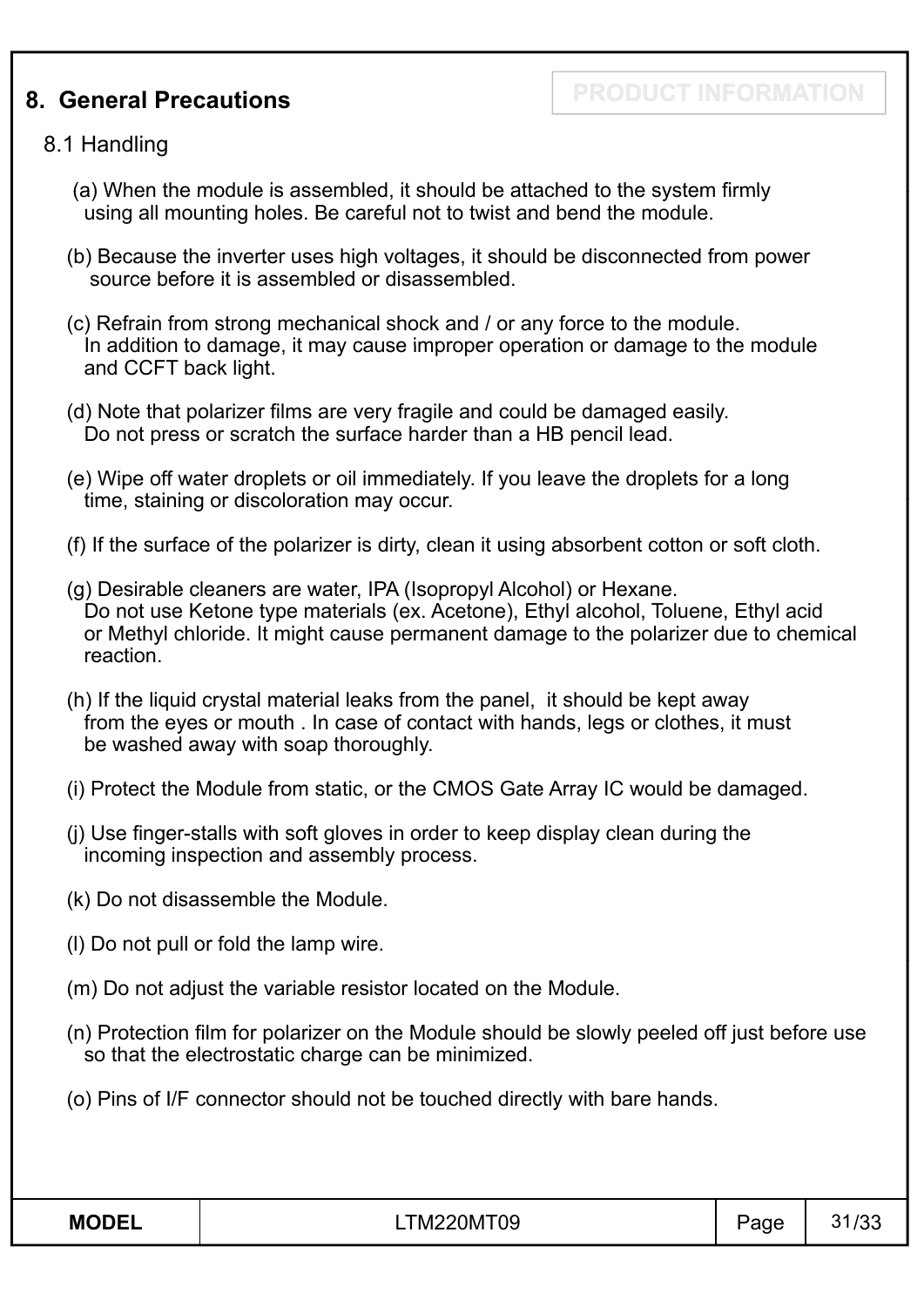### 8.2 Storage

- (a) Do not leave the Module in high temperature, and high humidity for a long time. It is highly recommended to store the Module with temperature from 0 to  $35^{\circ}$ C and relative humidity of less than 70%.
- (b) Do not store the TFT-LCD Module in direct sunlight.
- (c) The Module should be stored in a dark place. It is prohibited to apply sunlight or fluorescent light in storing.

### 8.3 Operation

- (a) Do not connect or disconnect the Module in the "Power On" condition.
- (b) Power supply should always be turned on/off by the item 6.3 "Power on/off sequence"
- (c) Module has high frequency circuits. Sufficient suppression to the electromagnetic interference should be done by system manufacturers. Grounding and shielding methods may be important to minimize the interference.
- (d) The cable between the back light connector and its inverter power supply should be connected directly with a minimized length. A longer cable between the back light and the inverter may cause lower luminance of lamp(CCFT) and may require higher startup voltage(Vs).
- 8.4 Operation Condition Guide
	- (a) The LCD product should be operated under normal conditions. Normal condition is defined as below;
		- Temperature :  $20\pm15^{\circ}$ C
		- Humidity :  $65\pm20\%$
		- Display pattern : continually changing pattern (Not stationary)
	- (b) If the product will be used in extreme conditions such as high temperature, humidity, display patterns or operation time etc.., It is strongly recommended to contact SEC for Application engineering advice. Otherwise, its reliability and function may not be guaranteed. Extreme conditions are commonly found at Airports, Transit Stations, Banks, Stock market, and Controlling systems.

| <b>MODEL</b> | <b>TM220MT09</b> | Page | 32/33 |
|--------------|------------------|------|-------|
|--------------|------------------|------|-------|